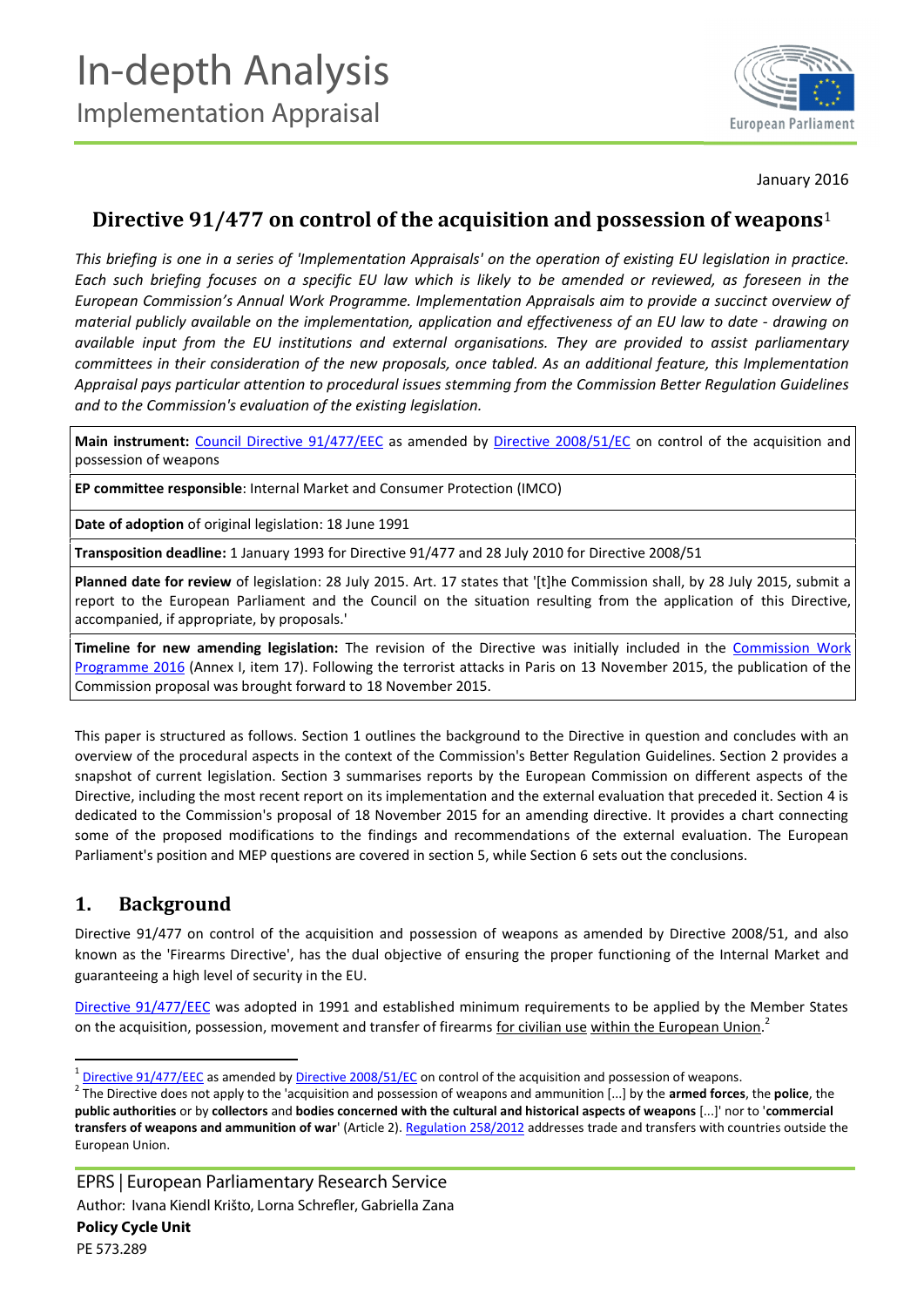Its principal aim was to facilitate the free movement of firearms within the EU, following the establishment of the internal market in January 1993, while ensuring a high level of security for EU citizens. In the absence of border controls as a means of detecting the possession of weapons and establishing whether they have been legally acquired and/or transferred within the EU, the Directive sets up a framework enabling Member States to carry out such controls within their respective territories.

The provisions of the Directive establish minimum requirements, leaving to the Member States the possibility to adopt more stringent rules if they so wish (Art. 3 - concept of minimum harmonisation).

#### **Better Regulation - Procedural Aspects**

Art. 17 of the Firearms Directive requires the Commission to '**submit a report** ... on the situation resulting from the application of this Directive, **accompanied, if appropriate, by proposals**' by **28 July 2015**. The Directive does not provide further instructions on the evaluation criteria to be used for drawing up such a report. This requirement can be considered as a 'review clause'.\* In 2014, the European Commission launched a 12 month external evaluation covering the following **evaluation criteria**: effectiveness, efficiency, consistency, relevance and EU added value. These five criteria correspond to those included in the chapter on Evaluation in the [Better](http://ec.europa.eu/smart-regulation/guidelines/docs/swd_br_guidelines_en.pdf) [Regulation Guidelines](http://ec.europa.eu/smart-regulation/guidelines/docs/swd_br_guidelines_en.pdf) of 19 May 2015. A novelty introduced by the Guidelines concerns the requirement for the Commission to issue an accompanying **Staff Working Document** in order to present and - where necessary complement the findings of the external evaluation. In the case of the the proposed revision of the Firearms Directive, a [report](http://eur-lex.europa.eu/legal-content/EN/TXT/?qid=1450199932638&uri=CELEX:52015DC0751) by the European Commission, summarising and complementing the findings of the [REFIT](http://ec.europa.eu/smart-regulation/refit/index_en.htm) evaluation, was published together with the **[proposal of November 2015](http://eur-lex.europa.eu/legal-content/EN/TXT/?uri=COM%3A2015%3A750%3AFIN)**.

No ex-ante impact assessment was issued for this proposal, the above-mentioned Commission report (and the [external evaluation](http://www.sipri.org/research/security/europe/publications/evaluation-of-the-firearms-directive) of the Directive) being presented as the evidence-base to inform decision-makers. This constitutes an exception to the general rule - provided for under the Better Regulation Guidelines - that Commission proposals - particularly those which figure in the annual Work Programme - should be accompanied by an impact assessment. Even if one could expect that, in line with the **'evaluate first'** principle applied by the Commission \*\*, the evaluation would have constituted a sizeable part of the impact assessment (e.g. the section on problem definition and the baseline scenario), it would seem reasonable to expect some forward-looking analysis of the various options considered and their likely impacts. **Stakeholder consultation** was undertaken for the [external evaluation](http://www.sipri.org/research/security/europe/publications/evaluation-of-the-firearms-directive) and through meetings with Member States and interested private parties; no additional consultations on the topic have been planned by the Commission.

In its [Better Regulation Package](http://ec.europa.eu/smart-regulation/better_regulation/key_docs_en.htm) of 19 May 2015, the Commission announced its intention to gather stakeholder feedback on its proposals for a period of (at least) 8 weeks following their publication.\*\*\* It appears that after the adoption of its internal Better Regulation Guidelines in May 2015, the Commission has set up a mechanism for receiving feedback on its published proposals via the dedicated portal [Give Your Feedback.](http://ec.europa.eu/transparency/regdoc/?fuseaction=list&documentType=FEEDBACK&language=en) It is expected that the feedback from stakeholders gathered in that context will be made available via the internet and summarized by the Commission in a Staff Working Document which will be formally transmitted to the European Parliament and to the Council. Stakeholders can send their comments until 1 February 2016.

The Commission proposal of 18 November 2015 was [officially received](http://www.europarl.europa.eu/sides/getDoc.do?pubRef=-%2f%2fEP%2f%2fTEXT%2bPV%2b20151214%2bTOC%2bDOC%2bXML%2bV0%2f%2fEN&language=EN) by the European Parliament on 14 December 2015.

\**A detailed analysis of reporting and review clauses can be found in the*

*EPRS [Rolling Checklist of Review Clauses in EU Legislation.](http://www.europarl.europa.eu/RegData/etudes/STUD/2015/573286/EPRS_STU(2015)573286_EN.pdf)*

*\*\* A more detailed analysis of the findings of the evaluation is provided in Sections 3 and 4.*

*\*\*\* This procedure was also included in the Commission's [proposal for an Interinstitutional Agreement \(IIA\) on Better Regulation,](http://eur-lex.europa.eu/legal-content/EN/TXT/?qid=1452694284740&uri=CELEX:52015DC0216) but the relevant passage (point 15) was not supported by the co-legislators and was therefore removed in the [IIA text negotiated with them](http://ec.europa.eu/smart-regulation/better_regulation/documents/20151215_iia_on_better_law_making_en.pdf) and endorsed by the Commission on 15 December 2015. The EP still needs to formally endorse the negotiated text of the IIA. See the [Extraordinary joint meeting of JURI and AFCO Committees held on 16 December 2015](http://www.europarl.europa.eu/ep-live/en/committees/video?event=20151216-1630-COMMITTEE-AFCO-JURI): information on the results of the negotiations on the Interinstitutional Agreement on Better Regulation, presentation by the EP Negotiator, MEP Guy Verhofstadt.*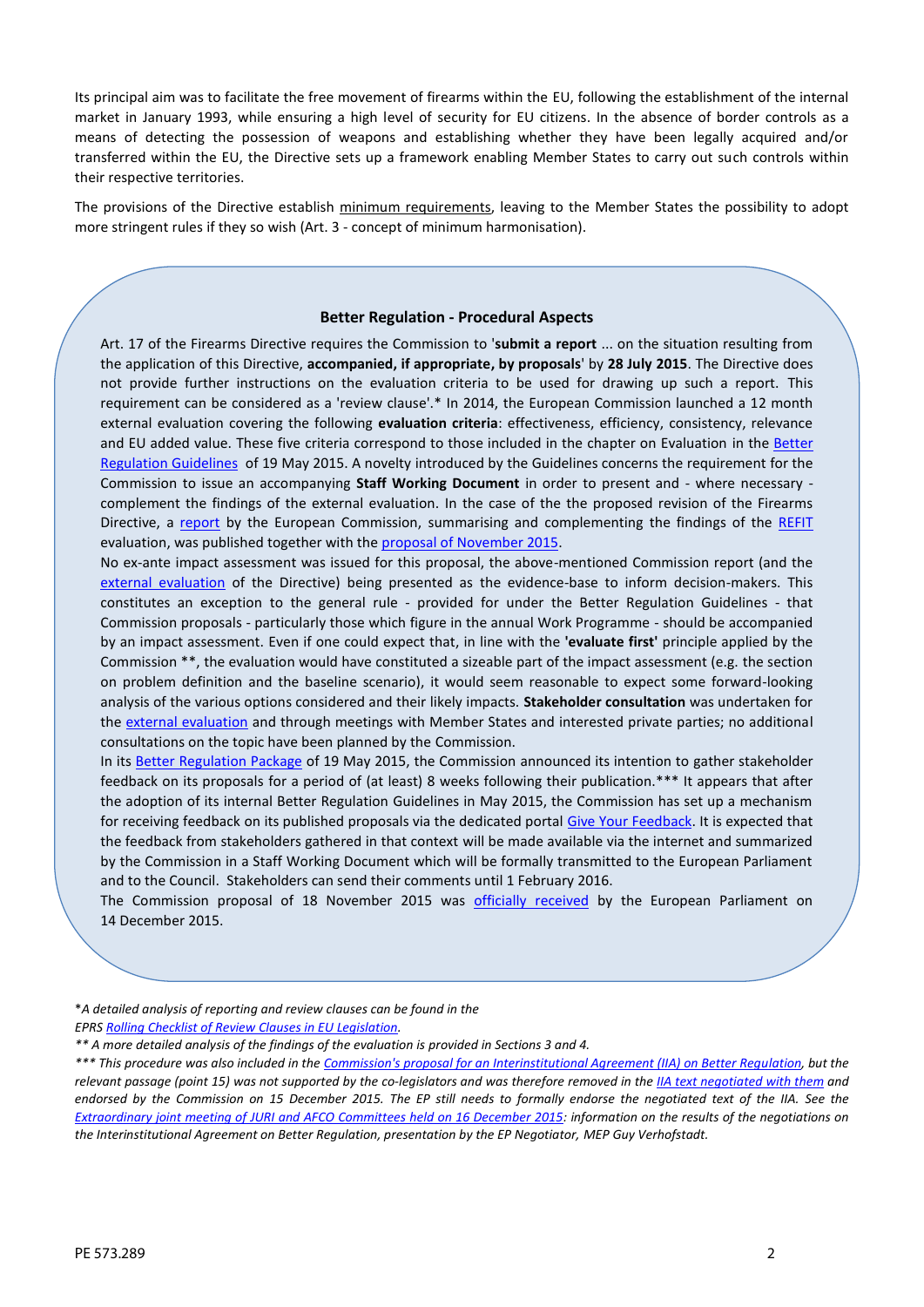In the first and only revision to date, [Directive 2008/51/EC](http://eur-lex.europa.eu/legal-content/EN/TXT/?uri=CELEX:32008L0051) addressed some of the shortcomings observed in the implementation of the original text<sup>3</sup> and allowed for a partial alignment of the Directive with the [United Nations](http://www.unodc.org/unodc/en/firearms-protocol/firearmsprotocol.html) Protocol [against the Illicit Manufacturing of and Trafficking in Firearms,](http://www.unodc.org/unodc/en/firearms-protocol/firearmsprotocol.html) their Parts and Components and Ammunition (UNFP), $^4$  the relevant provisions of which (i.e. Article 10 UNFP)<sup>5</sup> were incorporated in the EU acquis through [Regulation 258/2012](http://eur-lex.europa.eu/legal-content/EN/TXT/?qid=1452692351581&uri=CELEX:32012R0258). A second revision of the Firearms Directive was included in the [Commission Work Programme 2016](http://ec.europa.eu/atwork/pdf/cwp_2016_annex_i_en.pdf).<sup>6</sup> However, the terrorist attacks in Paris of 13 November 2015 led to the publication of the proposal earlier than envisaged, on 18 November 2015, together with an [Implementing Regulation](http://eur-lex.europa.eu/legal-content/EN/TXT/?qid=1452176160698&uri=CELEX:32015R2403) on deactivation standards.<sup>7</sup> The proposal is part of the broader [European Agenda on Security](http://eur-lex.europa.eu/legal-content/EN/TXT/?qid=1452693339719&uri=CELEX:52015DC0185) which outlines the set of actions that the Commission has foreseen in order to respond effectively to terrorism and security threats in the European Union for the period 2015-2020.

The two figures below give an overview of the production of firearms and ammunition in the EU and of the ownership of registered firearms in a selection of Member States. As will be explained in greater detail below, the availability of precise data in this sector remains limited and uneven.









# **2. The Firearms Directive: a brief overview of the current legislation**

The acquisition, possession, movement and transfer of firearms for civilian use are regulated by Council **[Directive](http://eur-lex.europa.eu/legal-content/EN/TXT/?qid=1449145722979&uri=CELEX:31991L0477) [91/477/EEC](http://eur-lex.europa.eu/legal-content/EN/TXT/?qid=1449145722979&uri=CELEX:31991L0477)** and the amending **[Directive 2008/51/EC](http://eur-lex.europa.eu/legal-content/EN/TXT/?uri=CELEX:32008L0051)**.

Firearm definition: A firearm is defined by the Directive as 'any portable barrelled weapon that expels, is designed to expel or may be converted to expel a shot, bullet or projectile by the action of a combustible propellant, unless it is excluded for one of the reasons listed in Part III of Annex I.' Excluded are: 'objects which correspond to the definitions of a firearm [...] if they: (a) have been rendered permanently unfit for use by deactivation [...]; are designed for alarm, signalling, life-saving [...]; are regarded as antique weapons and reproductions [...].'

Part II of Annex I establishes four different categories of firearms (see text box). The Directive also applies to essential parts and to ammunitions.

**Ownership provisions:** The Directive lays down minimum conditions for the acquisition and possession of firearms in different categories (Art. 5 - 8). Article 5 states that 'Member States shall permit the acquisition and possession of firearms

<sup>3</sup> See in particular the previous assessment of the implementation of the Directive performed by the European Commission in 2000, [COM \(2000\) 837.](http://eur-lex.europa.eu/LexUriServ/LexUriServ.do?uri=COM:2000:0837:FIN:EN:PDF)<br><sup>4</sup> The [UNFP,](http://www.unodc.org/unodc/en/firearms-protocol/firearmsprotocol.html) supplementing the UN Convention against Transnational Organised Crime.<br><sup>5</sup> On remaining inconsistencies (e.g. on marking requirements) between the Firearms Directive and the UNFP, see i.e. the

[evaluation](http://www.sipri.org/research/security/europe/publications/evaluation-of-the-firearms-directive) of the Directive, p. 65-67.<br> $\frac{6}{6}$  See Annex I, point 17.

[Implementing Regulation 2015/2403 establishing common guidelines on deactivation standards and techniques for ensuring that](http://eur-lex.europa.eu/legal-content/EN/TXT/?qid=1452176160698&uri=CELEX:32015R2403) [deactivated firearms are rendered](http://eur-lex.europa.eu/legal-content/EN/TXT/?qid=1452176160698&uri=CELEX:32015R2403) irreversibly inoperable (announced on 18 November 2015, see [press release,](http://europa.eu/rapid/press-release_IP-15-6110_en.htm) although the date of

adoption in the Official Journal is 15 December 2015).<br><sup>8</sup> Data from Eurostat Prodcom, Nace Rev. 2, codes 25401230 (Revolvers and pistols (excluding military firearms, machine-pistols, signal flare firearms, blank firers, captive-bolt humane killers, muzzle loaders, spring, air or gas weapons, imitation weapons); 25401250 (Shotguns, rifles, carbines and muzzle-loaders (including punt-guns, combination shotgun-rifles, sporting guns made to resemble walking sticks) (excluding military firearms) and 25401300 (Cartridges and other ammunition and projectiles and parts thereof, including shot and cartridge wads (excluding for military purposes). Data for 2013 and 2014 include Croatia. Data-set last accessed on 14 January 2016.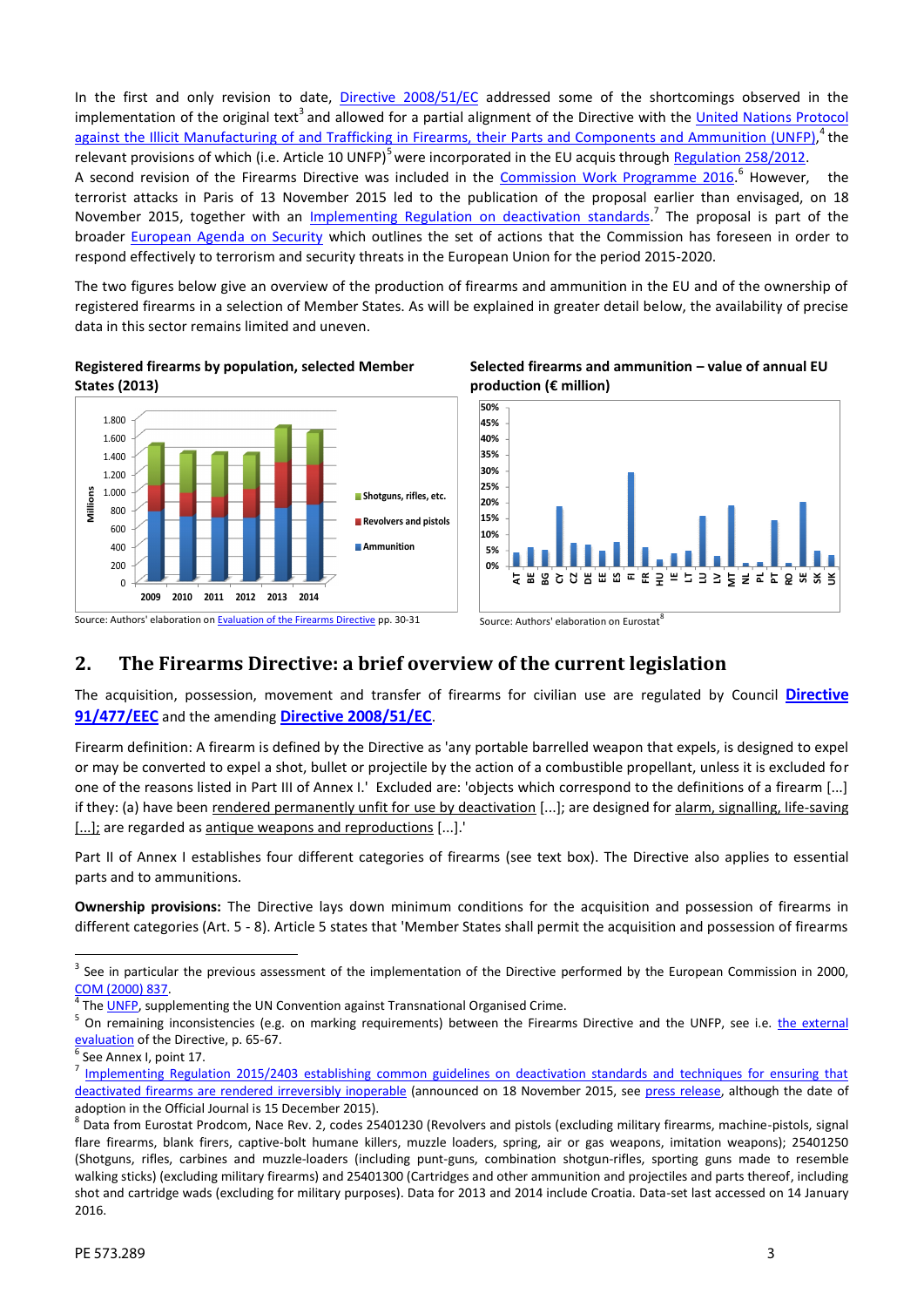only by persons who have good cause and who: are at least 18 years of age [exceptions possible under certain conditions]; are not likely to be a danger to themselves, to public order or to public safety. Having been convicted of a violent intentional crime shall be considered as indicative of such danger.'

Article 6 prohibits the acquisition and possession of firearms in Category A while it allows for 'special cases' in which 'the competent authorities may grant authorisations for [Category A] firearms and ammunition [...].'Article 7 covers Category B firearms (those subject to authorisation), while Article 8 covers Category C firearms (those subject to declaration). No specific provisions are given for firearms in Category D.

Transfers of firearms between Member States are covered under Article 11, while transfers of firearms by individuals during a journey fall under Article 12. The latter includes provisions on the European Firearms Pass which allows hunters with firearms of category C and D and marksmen with firearms of category B, C, and D to travel to another Member State (MS) without prior authorisation by the Member State of destination.

**Categories of Firearms**

Annex I of [Directive 91/477](http://eur-lex.europa.eu/legal-content/EN/TXT/?qid=1449145722979&uri=CELEX:31991L0477) classifies firearms into four groups by order of their level of danger, and establishes the different regimes of acquisition and possession for each category.

**Category A - prohibited firearms:** military weapons.

**Category B - firearms subject to authorisation**: semi-automatic or repeating firearms, used mostly by marksmen and hunters.

**Category C - firearms subject to declaration**: essentially firearms used by hunters.

**Category D - other firearms**: mainly single-shot long firearms with smooth-bore barrels.

On the issue of deactivation, Annex I, part III, obliges the Member States to 'make arrangements for the deactivation measures [...] to be verified by a competent authority in order to ensure that the modifications made to a firearm render it irreversibly inoperable.' It further states that '[t]he Commission shall [...] issue common guidelines on deactivation standards and techniques to ensure that deactivated firearms are rendered irreversibly inoperable.'

Marking and traceability provisions are given in Article 4, requiring Member States to ensure 'either that any firearm or part placed on the market has been marked and registered [...], or that it has been deactivated.' The 2008 revision includes the provision for the introduction of computerised data-filing systems in Member States in which each firearm subject to the Directive is recorded (the deadline given is 31 December 2014).

Activities of dealers and brokers are covered in Articles 1 and 4, penalties in Article 16 and information sharing between Member States in Articles 8, 11, 13 and 15.

# **3. EU-level reports, evaluations and studies**

This section summarizes the findings of the four reports of the European Commission to the European Parliament and the Council. These reports stem from the reporting requirements in Article 17 of the original text and the amending acts. Of these reports, two have a more general scope and examine the situation resulting from the implementation of the Directive, while the remaining two cover more specific issues of the placing on the market of replica firearms and of the classification of firearms. The section below also includes the evaluation of the Firearms Directive prepared for the European Commission in 2014 and which constitutes the basis for the Commission's November 2015 report. The reports are presented in chronological order. An overview of the **milestones in the 'lifetime' of the Firearms Directive**, including relevant reports, is given below for ease of reference.

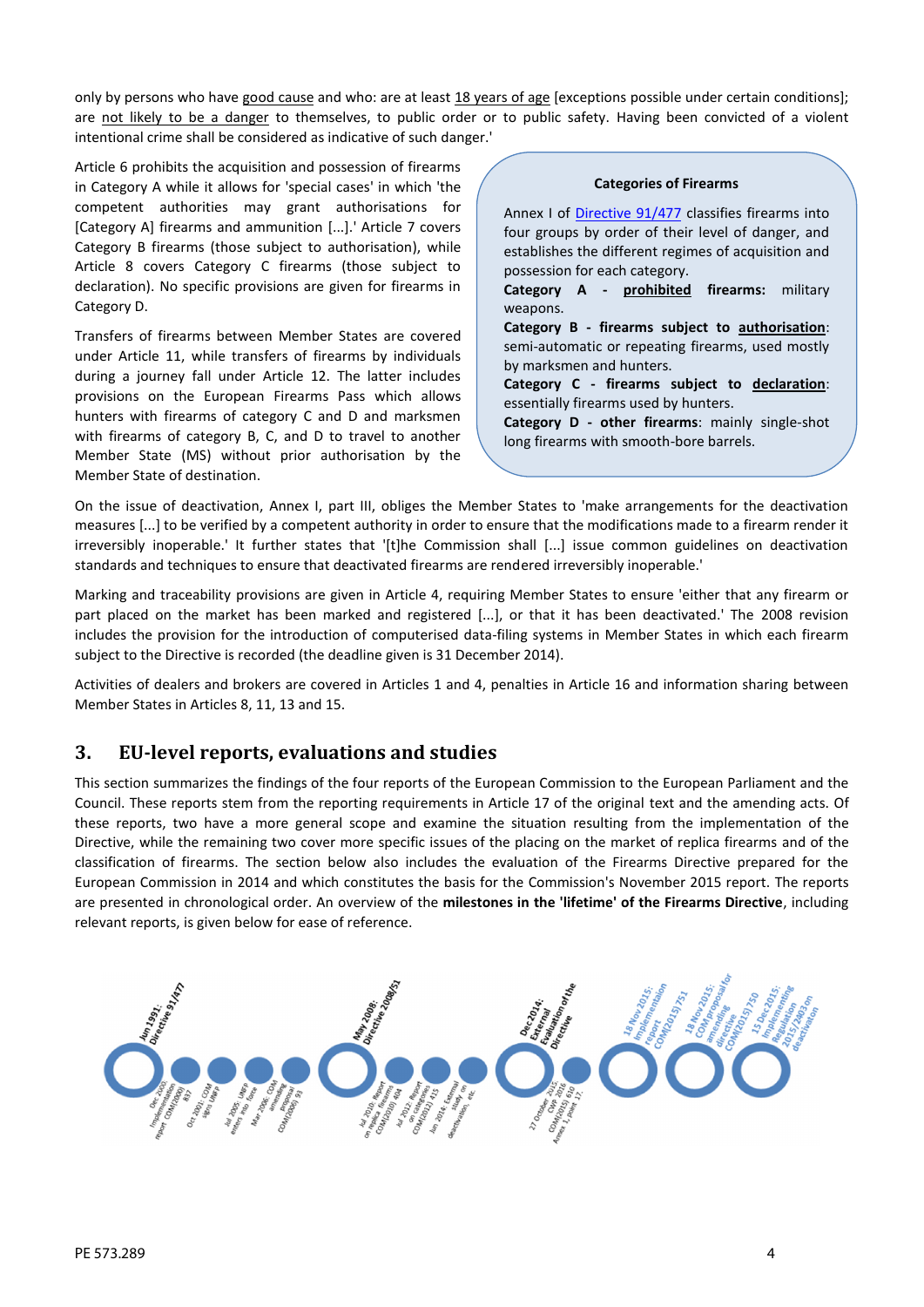### - **[Rep](http://eur-lex.europa.eu/legal-content/EN/TXT/?qid=1450201975006&uri=CELEX:52000DC0837)ort<sup>9</sup> from the Commission to the European Parliament and the Council on the implementation of Council Directive 91/477/EEC on control of the acquisition and possession of weapons, 15 December 2000**

The report was based on the findings of two Commission questionnaires and several meetings with Member States and interested parties.<sup>10</sup> No external evaluation study was carried out in connection with this report.

The report noted that, in general, the Directive had been properly transposed in the Member States and that its provisions were operating in practice. However, there were also several difficulties in the application of the Directive deriving from the different transposition and implementation by the Member States rather than from the provisions of the Directive as then in force. The Commission therefore proposed rather modest changes, 'clarifying the existing wording' of the main provisions with a view to ensuring the uniform application of the Directive in all Member States. Furthermore, in view of the then on-going negotiations on the UN Protocol and the expectation that certain provisions of the Directive would have to be amended to be brought in line with it, the Commission noted that it was advisable to wait for the Protocol to be adopted so that the future amended Directive could be aligned to the future Protocol provisions and improved in view of the Commission's findings.

Most Member States considered that the overall objectives of the Directive had been achieved. The main problems identified were mostly related to the difficulties in the exchange of information, differences in national legislations, issues related to the European firearms pass and differences in the classification of firearms. The interested parties felt that the overall objectives had only been partially or not at all achieved. The problems identified included the disparities in the Member States' legislation, some Member States' tendency to apply more stringent measures, and insufficient cooperation between Member States.

### [Rep](http://eur-lex.europa.eu/legal-content/EN/TXT/?qid=1450202185623&uri=CELEX:52010DC0404)ort<sup>11</sup> from the Commission to the European Parliament and the Council: The placing on the market of replica **firearms, 27 July 2010**

This report, also required by Article 17 of the Firearms Directive, attempted to determine whether the inclusion of replica firearms within the scope of the Directive is possible and desirable. The report was based on a Commission questionnaire and meetings with MS authorities (interior and justice ministries) and representatives of industry, retailers and other stakeholders affected by the Firearms Directive. The report concluded that replicas should not be included in the field of the application of the Firearms Directive, especially since the amending Directive 2008/51/EC already applies to replicas which can be converted into firearms (Article 1 - the appearance of a firearm and a possibility of conversion due to its construction or the material from which it is made).

## - **[Rep](http://eur-lex.europa.eu/legal-content/EN/TXT/?qid=1450202082121&uri=CELEX:52012DC0415)ort<sup>12</sup> from the Commission to the European Parliament and the Council: Possible advantages and disadvantages of reducing the classification to two categories of firearms (prohibited and authorised) with a view to improving the functioning of the internal market for the products in question through simplification, 26 July 2012**

The report foreseen by Article 17 of the Directive, was based on a Commission questionnaire sent to the MS authorities (interior and justice ministries) and on input of the main groups of users of civilian firearms whose opinion the Commission sought (manufacturers, retailers, hunters, hobby marksmen and collectors). The Firearms Directive classified firearms into four groups but at the same time allowed those Member States 'which divide firearms into a further set of categories [to] maintain their existing classification systems.<sup>13</sup>

Most Member States did not think that reducing the classification to two categories of firearms would be of clear benefit to the better functioning of the internal market. Similarly, the report found that major groups of users concerned by the Directive expressed no major criticism on the current classification of firearms.

The report thus concluded that there would be no clear benefits in a compulsory restriction of the classification at EU level to only two firearms categories. It postponed until 2015 any recommendation on the possible and desirable ways in which the Firearms Directive could be developed, this being the date when the report on the situation resulting from the application of the Firearms Directive is expected according to Article 17.

 $\frac{9}{10}$  [COM\(2000\) 837](http://eur-lex.europa.eu/legal-content/EN/TXT/?qid=1450201975006&uri=CELEX:52000DC0837)

<sup>&</sup>lt;sup>10</sup> Annex III of [COM\(2000\) 837](http://eur-lex.europa.eu/legal-content/EN/TXT/?qid=1450201975006&uri=CELEX:52000DC0837) final provides a list of the European and national federations that have given contributions.<br><sup>11</sup> [COM\(2010\) 404](http://eur-lex.europa.eu/legal-content/EN/TXT/?qid=1450202185623&uri=CELEX:52010DC0404)

<sup>12</sup> [COM\(2012\) 415](http://eur-lex.europa.eu/legal-content/EN/TXT/?qid=1450202082121&uri=CELEX:52012DC0415)

<sup>&</sup>lt;sup>13</sup> Recital 18 of Directive 2008/51/EC. See also Article 3 of Directive 91/477/EEC.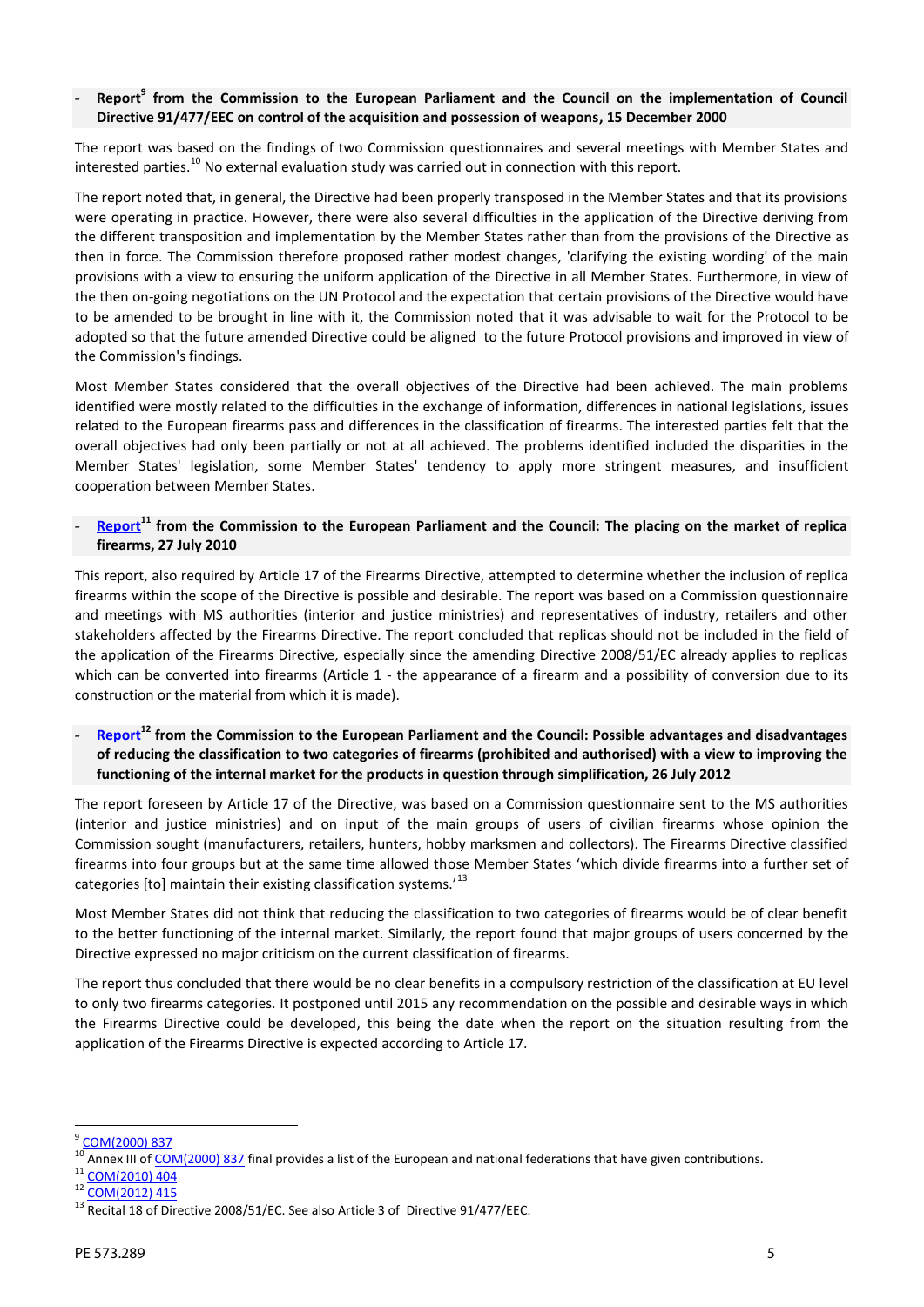### **[Evaluation of the Firearms Directive: Final Rep](http://ec.europa.eu/growth/sectors/defence/defence-firearms-directives/index_en.htm)ort**, December 2014<sup>14</sup>

The aim of the evaluation was to support the Commission in complying with the reporting requirement of Article 17 of the Directive. The five evaluation criteria used were: relevance, consistency, effectiveness, efficiency and the added value of the EU intervention in the field. These criteria were assessed with respect to the two overall objectives of the Directive (functioning of the internal market and a high level of security for EU citizens).

The evaluation concluded that the Directive has positively contributed to the functioning of the internal market. It has laid down the basis of the internal market for civilian firearms with no barriers or blocks raised by the Member States The evaluation also noted that the implementation of the Directive led to a number of differences between Member States, which were the result of the minimum harmonisation approach taken in Art. 3 and of the pre-existing national approaches. The evaluation further noted that these differences were in many cases the source of security or market concerns.

On the methodological side, the evaluation identified as one of the key challenges the lack of comprehensive data in relation to both market and security aspects.<sup>15</sup> It stated that '[t]his is one of the major obstacles preventing policy makers from designing evidence-based policies dealing with civilian firearms.'<sup>16</sup>

Concerns about the **lack of reliable data/statistics** were also echoed by Members of the European Parliament (MEPs) and stakeholders<sup>17</sup>, among others (e.g. with regard to legal firearms used for criminal and/or terrorist purposes in general, and the use of reactivated firearms / converted alarm weapons and other converted blank firing weapons / converted semi automatic weapons into automatic weapons / weapons purchased online for criminal and/or terrorist activities).

While recognising these data limitations, the evaluation nonetheless pointed to cases of misuse of legally held weapons across Member States.<sup>18</sup> It also reported many cases of conversion of alarm weapons recorded in fourteen MS..<sup>19</sup> As to the reactivation of previously deactivated firearms, the evaluation mentioned cases of re-activation and trafficking of deactivated firearms encountered by the police forces in eight MS, as well as instances of trade in parts of firearms that have not been permanently deactivated, and can be used to build or reactivate a firearm, reported by six MSs<sup>20</sup> The evaluation highlighted security concerns regarding the potential convertibility of semi-automatic firearms into automatic ones and the availability of public information on the process of conversion. The evaluation, which was finalised in December 2014, noted that 'no specific evidence was collected during the study to further support this concern.<sup>'21</sup> As regards the issue of online purchase, the evaluation noted that no comprehensive statistics were available 'as controls are normally not systematic and there is no system for detection of internet offences.<sup>122</sup> However, the evaluation reported several cases of illegal use of the internet as a sales channel for firearms.<sup>23</sup>

The evaluation identified a set of problems, gaps and issues (p. 91-92) and put forward nine recommendations in connection with the identified areas for improvement (p. 103-106). These **nine recommendations** (legislative and nonlegislative) are given below, together with a summary overview of the **identified problems, gaps and issues**.

<sup>&</sup>lt;sup>14</sup> Evaluation of the Firearms Directive: Final Report, Annexes, Executive Summary, prepared by [Technopolis group,](http://www.technopolis-group.com/) [EY](http://www.ey.com/GL/en/Issues/Business-environment/building-a-better-working-world) and [VVA](http://www.vva.it/en)

[Consulting,](http://www.vva.it/en) December 2014.<br><sup>15</sup> See p. 22 on data availability (on market data: statistics that do not allow isolating civilian from military firearms, data not available for all MS, limited access to information on the main companies operating in the sector; on security data: the absence of disaggregated data on types/categories of firearms circulating in the EU, and/or illegally used and trafficked firearms, lack of comparable and detailed

data on trends in criminal offences and activities involving civilian firearms).<br><sup>16</sup> Evaluation of the Firearms Directive: Executive Summary, December 2014, p. 7.<br><sup>17</sup> See below, Section 5 on MEPs. As regards stakeholder

Directive: Final Report, p. 39-40.<br><sup>19</sup> Evaluation of the Firearms Directive: Final Report, p. 44-46.<br><sup>20</sup> Evaluation of the Firearms Directive: Final Report, p. 47-49. The evaluation was finalized in December 2014. Note point to possible use of deactivated firearms in the 2015 terrorist attacks (see e.g. the [European Commission Press release of 18](http://europa.eu/rapid/press-release_IP-15-6110_en.htm) [November 2015,](http://europa.eu/rapid/press-release_IP-15-6110_en.htm) Q&A, p. 1. which states that '*[r]ecent terrorist attacks or attempted attacks included the use of firearms that had been incorrectly deactivated or firearms assembled with badly deactivated components.*' An article in The Times 'Smuggled guns came from source used to attach Paris' of 1 December 2015 states that an *'inquiry [...] has identified a ''grey market'' [...] originating in western Slovakia, where deactivated weapons were bought legally, trafficked to other countries and then easily converted to fire live ammunition*.' An article in The Independent 'Why getting hold of Kalashnikov is so easy' of 24 November 2015 states that *'at least one*<br>*officially deactivated weapon was put back into service in Belgium and used in the* 

<sup>&</sup>lt;sup>21</sup> Evaluation of the Firearms Directive: Final Report, p. 49; see also p.79.<br><sup>22</sup> Evaluation of the Firearms Directive: Final Report, p. 50-51.<br><sup>23</sup> See also the [European Commission Press release of 18 November 2015](http://europa.eu/rapid/press-release_IP-15-6110_en.htm), Q& cases in which '*firearms were illegally assembled with components legally bought via Internet*.'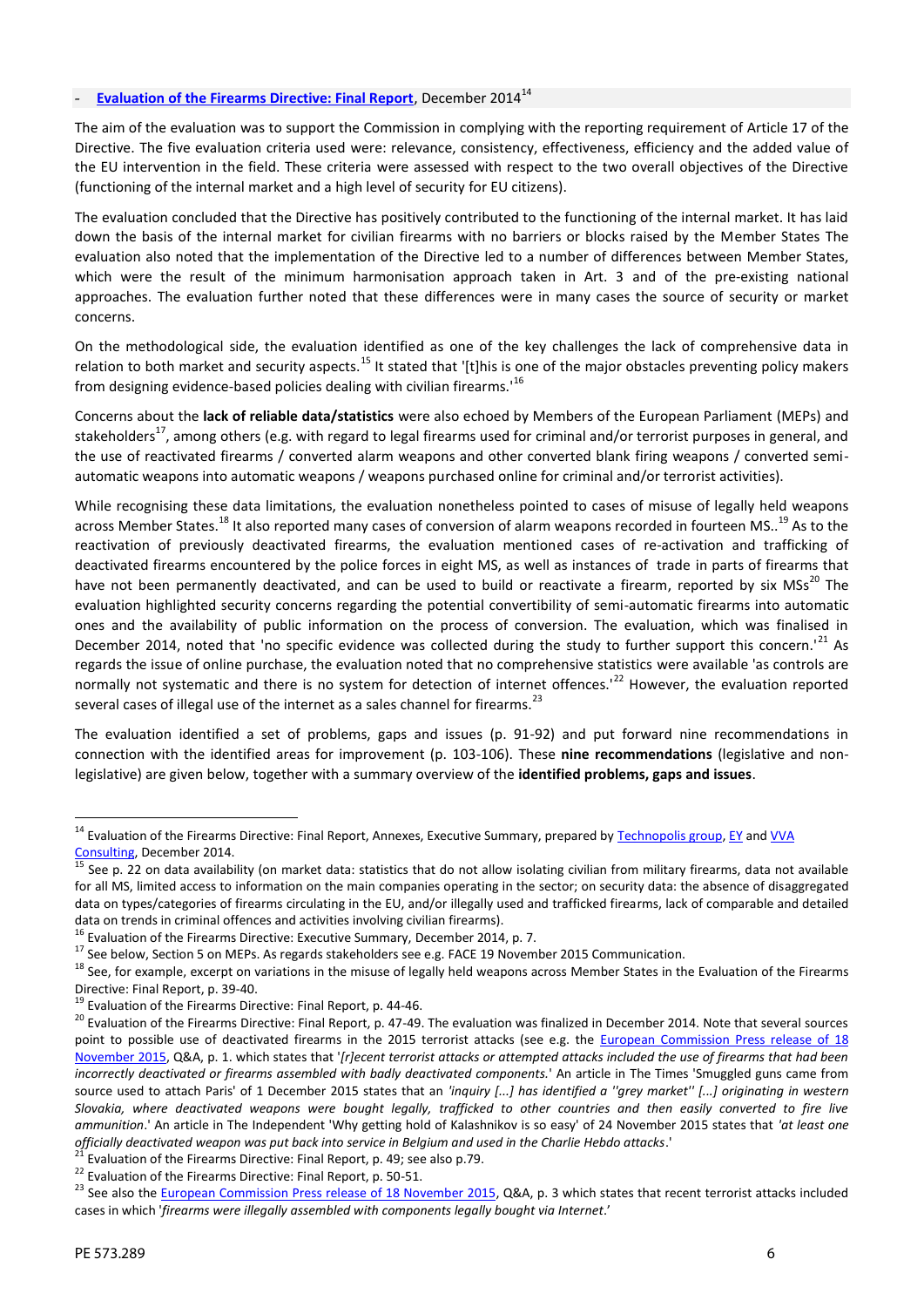### **1. Enhance transparency and accessibility of national rules implementing the Directive** (Non legislative)

- Information costs for economic operators and MS authorities originating in differences in implementation of the Directive's provisions among MS;
- Burden resulting from the diversity of administrative procedures adopted to implement the Directive's requirements for each category.

#### **2. Examine interoperability between the information systems created at national level (Non legislative)**

- Lack of information on the structure of content included in national data filing systems and the possibility to be interconnected.
- **3. Define an agreed approach to the classification of hunting and sporting firearms and clarify the rules of the European Firearms Pass (EFP) (Non legislative)**
- Different classification of hunting and sporting firearms across MS creating obstacles to the movement of hunters and sport shooters;
- Restrictive interpretation of some rules related to the use of the EFP (i.e. number of firearms that can be registered on the Pass, request for only an invitation to a competition as a proof of hunting and sporting activities).

#### **4. Conduct in-depth analysis on key issues (Non legislative)**

- The progressive alignment of MS towards common and more detailed firearms' ownership requirements than the ones indicated in the Directive suggest a possible revision of criteria included in the Directive;
- Current differences in the interpretation of the term "broker" may suggest the risk that the activity of brokers is not properly regulated and may create serious vulnerabilities;
- The public availability of information on how to convert semi- automatic weapons in automatic weapons may suggest that these firearms may be more dangerous than other category B firearms.

#### **5. Define common criteria on convertibility of alarm weapons (Legislative)**

- Converted alarm weapons have been used in several crimes and are a matter of concern for a number of EU MS;
- Uncertainty for law enforcement activities, since the weapons defined as "alarm weapons" can be regulated in different manners across MS;
- High number of Turkish alarm weapons entering the EU, which appear to be more easily convertible than the ones produced in the EU;
- Legal uncertainty and lack of clarity for economic operators as to which rules apply to alarm weapons;
- Burden/obstacles linked to the different national requirements.

#### **6. Harmonise rules on marking (Legislative)**

- Limited traceability of firearms across borders and law enforcement capacity: MS apply different marking and registration requirements;
- Risk of alteration and erasing of the marks;
- Potential issues in terms of traceability of essential components: given the absence of a common definition of essential components, some parts can circulate with no marking and be used in another MS to build or reactivate a firearm.

### **7. Harmonise standards and rules on deactivation (Legislative)**

- Potential reactivation of deactivated firearms for criminal offences;
- Circulation of deactivated firearms with different levels of security (depending on the security of the deactivation procedures applied or on the appropriateness of controls performed by competent authorities);
- Trade in firearms parts that have not been permanently deactivated and can be used to build or reactivate a firearm.

### **8. Strengthen the knowledge on new technologies (Non legislative)**

- Errors occurred in the data entry in the national filing system and reported cases of erased marks;
- Increased use of the internet as a sale channel and difficulties for law enforcement authorities' control;
- Lack of clarity on the advantages/threats linked to new technologies (e.g., 3D printing techniques) to manufacture or trace firearms.

### **9. Strengthen data collection (Non legislative)**

- Poor quality of available data in relation to:
	- The civil firearms market structure (i.e., production, import and export of civilian firearms, employees and turnover of companies operating in the sector);
	- Criminal offences related to civilian firearms:
	- Figures on the market and criminal offences related to alarm weapons and deactivated firearms circulating in EU.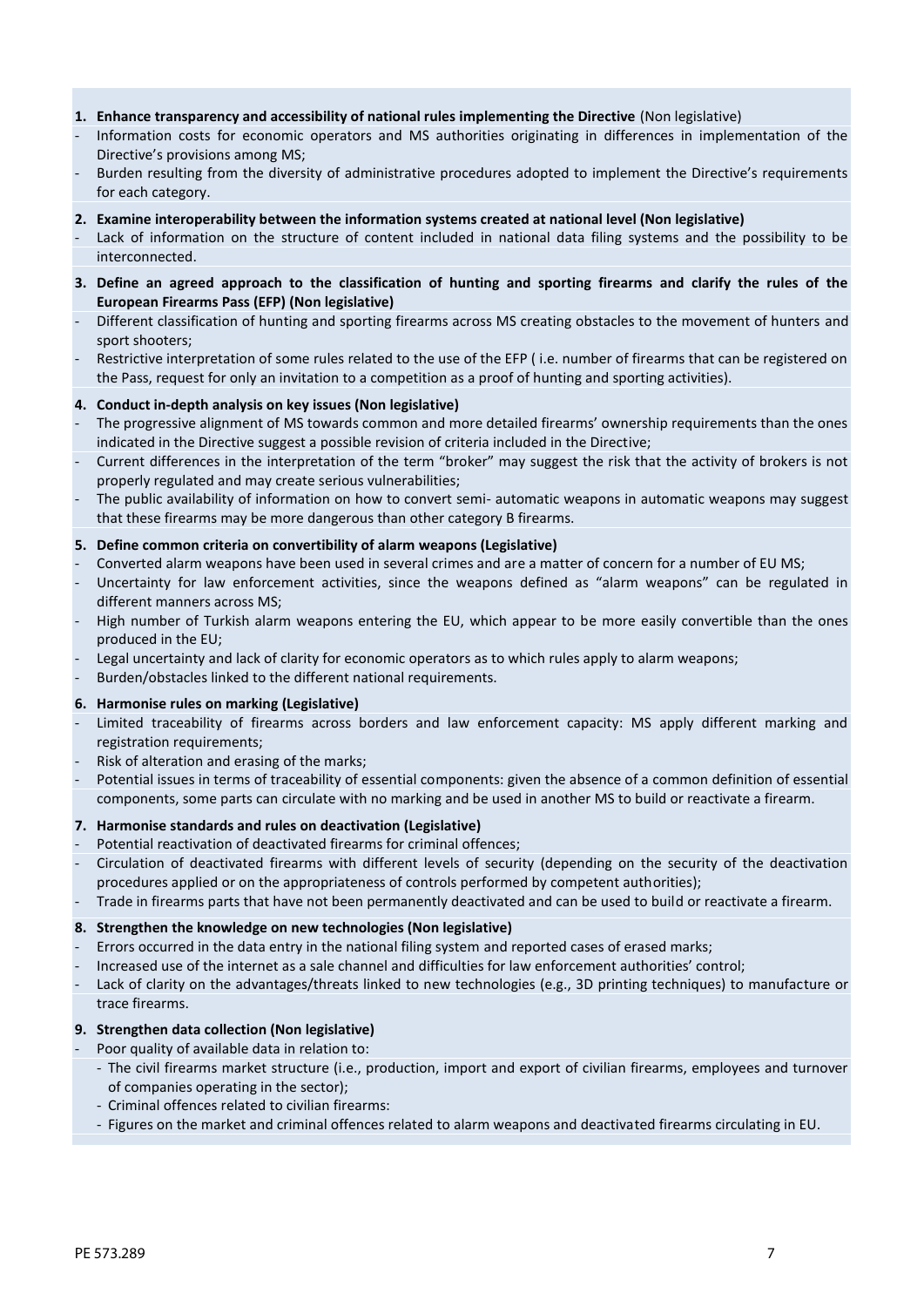### - **[Rep](http://eur-lex.europa.eu/legal-content/EN/TXT/?qid=1450199932638&uri=CELEX:52015DC0751)ort<sup>24</sup> from the Commission to the European Parliament and the Council: Evaluation of Council Directive 91/477/EC of 18 June 1991, as amended by Directive 2008/51/EC of 21 May 2008, on control of the acquisition and possession of weapons, 18 November 2015**

Article 17 of the Firearms Directive requires the Commission to submit a report to the European Parliament and the Council on the situation resulting from the application of the Firearms Directive, accompanied, if appropriate, by proposals. This report draws on the external evaluation of December 2014 described above. This report, due on 28 July 2015, was submitted on 18 November 2015, five days after the Paris attacks.<sup>25</sup> The r[eport](http://eur-lex.europa.eu/legal-content/EN/TXT/?qid=1450199932638&uri=CELEX:52015DC0751) was published together with the proposal for an amendment to [the Firearms Directive.](http://eur-lex.europa.eu/legal-content/EN/TXT/?uri=COM%3A2015%3A750%3AFIN) In addition, the text for the Commission [Implementing](http://eur-lex.europa.eu/legal-content/EN/TXT/PDF/?uri=CELEX:32015R2403&qid=1452176160698&from=EN) Regulation, establishing common guidelines on deactivation standards and techniques, was adopted by the College of Commissioners on the same day.<sup>26</sup>

The aim of the report is threefold: a) describe the findings of the evaluation study, b) complement those findings with the feedback received from the Firearms Committee,<sup>27</sup> and c) present the critical assessment of the Commission. Addressing the first two objectives, while the Commission considers that the recommendations are 'justified and valuable,' it feels that some call for more urgent actions than others. It also notes that some recommendations might have a significant impact in terms of costs (e.g. marking of all parts of firearms and interconnecting information registry) and might need to be further examined.

On the basis of both the external evaluation and the feedback of the Firearms Committee, the report highlights the following critical issues for further action:

- the **convertibility** of blank firing weapons (such as **alarm** guns) into real firearms
- clarification of the requirements for the **marking** of firearms (allowing their traceability)
- common and stringent **guidelines for the deactivation** of firearms
- clarifying **definitions**
- considering **internet selling** arrangements
- streamlining and improvement of the **national data exchange** systems and exploring the possibilities for interoperability
- strengthening **data collection** activities related to civilian firearms and related criminal offences.

Finally, the report states that the Commission has decided to bring forward the review of the Directive in view of the recent Paris terrorist attacks and previous attacks in Paris, Copenhagen and on board a Thalys train.

# **4. The European Commission proposal to amend the Firearms Directive**

# **4.1. The Comm[ission's](http://eur-lex.europa.eu/legal-content/EN/TXT/?uri=COM%3A2015%3A750%3AFIN) Proposal amending Council Directive 91/477/EEC on control of the acquisition and possession of weapons<sup>28</sup>**

On 18 November 2015, the Commission announced the **[proposal for an amending directive](http://eur-lex.europa.eu/legal-content/EN/TXT/?uri=COM%3A2015%3A750%3AFIN)**, together with the **[report on](http://eur-lex.europa.eu/legal-content/EN/TXT/?qid=1452093479647&uri=CELEX:52015DC0751) [the implementation of the](http://eur-lex.europa.eu/legal-content/EN/TXT/?qid=1452093479647&uri=CELEX:52015DC0751) Directive** and the **Implementing [Regulation establishing common guidelines on deactivation](http://eur-lex.europa.eu/legal-content/EN/TXT/?qid=1452176160698&uri=CELEX:32015R2403) [standards and techniques](http://eur-lex.europa.eu/legal-content/EN/TXT/?qid=1452176160698&uri=CELEX:32015R2403)**. In its **[press release](http://europa.eu/rapid/press-release_IP-15-6110_en.htm)**, the Commission states that the main objectives of the changes are to make it more difficult to acquire firearms (including deactivated firearms), to ensure better traceability of firearms and to ensure stronger cooperation between Member States. The following is a non-exhaustive list of the proposed modifications. Those that are explored in more depth in the chart below are marked with  $*^{29}$ :

- include within the scope of the directive **alarm** and **signal** weapons, **salute** and **acoustic** weapons, **replica** firearms (proposed placement in Category C) and **deactivated** firearms (proposed placement in Category A and C, depending on their pre-deactivation category);**\***

<sup>&</sup>lt;sup>24</sup> COM(2015) 751 final<br><sup>25</sup> See also the <u>European Commission Press release of 18 November 2015</u>.<br><sup>25</sup> As announced in the 18 November 2015 <u>press release</u>, although the date of adoption indicated in the Official Journal 2015: [Commission Implementing Regulation 2015/2403](http://eur-lex.europa.eu/legal-content/EN/TXT/?qid=1451574570495&uri=CELEX:32015R2403) of 15 December 2015 establishing common guidelines on deactivation standards and techniques for ensuring that deactivated firearms are rendered irreversibly inoperable (entry into force 8 April 2016).<br><sup>27</sup> The Firearms Committee (Article 13(a) 'The Commission shall be assisted by a commi

EFTA countries. The summary records of the seven meetings held between 13 December 2013 and 18 November 2015 are available on the [Comitology Register](http://ec.europa.eu/transparency/regcomitology/index.cfm?do=search.result) (with the exception of the last two meetings, for which only the agenda is available). Feedback was also provided in writing by four MS (BE, FR, SE, UK), not included here.<br><sup>28</sup> COM(2015) 750.<br><sup>29</sup> For a full list of proposed modifications, see the Commission p[roposal, p](http://eur-lex.europa.eu/legal-content/EN/TXT/?uri=COM%3A2015%3A750%3AFIN)p. 10-18.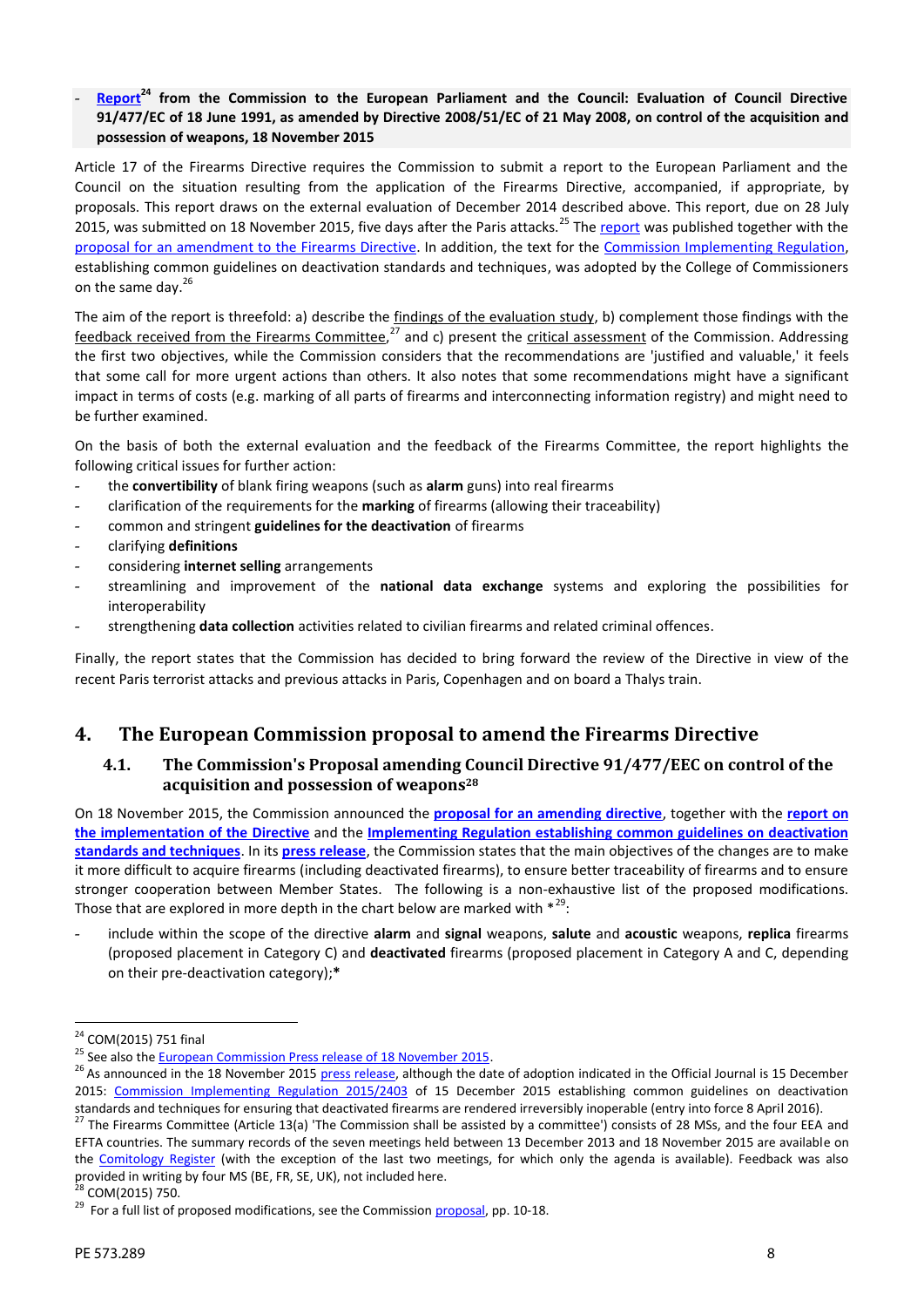- expand **category A** (**prohibited firearms**) to include '**automatic firearms which have been converted into semi automatic firearms**' and **'semi-automatic firearms for civilian use which resemble weapons with automatic mechanisms**';**\***
- include within the scope of the directive **collectors**;<sup>30</sup>
- introduce common rules on **marking** to avoid that markings are easily erased;
- clarify the definition of terms **'essential component**', '**broker**' and '**dealer**';
- require that **national computerised data filing systems** maintain specific records on firearms, including deactivated firearms, **until destruction of the firearm** certified by the competent authorities (current provision is 'not less than 20 years');
- extend to **brokers** the requirements for registration/licencing or authorisation as well as the requirement to **maintain a register** and to deliver the register to the national authority upon the cessation of their activities;
- require that **brokers' and dealers' registries** are **connected to** the **national** computerised data-filing systems;
- Introduce **standard medical tests** for issuing or renewing authorisation for the acquisition and possession of firearms;
- Limit the **duration of the licence** authorising the acquisition and possession of **Category B** firearms to **5 years** (renewable if conditions are still fulfilled);
- prohibit the acquisition and possession of weapons in Category A by private individuals;<sup>31</sup>
- require that **museums** ('bodies concerned with the cultural and historical aspects of weapons') ensure that **Category A firearms** in their possession are **deactivated**;
- prohibit **online acquisition** of Category A, B and C firearms / parts / ammunition except in the case of authorised dealers and brokers;**\***
- require the Commission to adopt **technical specifications preventing convertibility** of alarm/signal/salute/acoustic weapons;\*
- strengthen the system for **exchange of information** between MS with regard to the **authorisations granted** for the transfer of firearms to another MS and on the **refusals** to grant such authorisation.

### **4.2. Analytical overview of some of the proposed modifications**

The chart below connects some of the main proposed modifications put forward by the Commission with the relevant provisions in the Firearms Directive as it stands and with the related findings and recommendations of the external evaluation published in December 2014.

As stated in its **[report](http://eur-lex.europa.eu/legal-content/EN/TXT/?qid=1452093479647&uri=CELEX:52015DC0751)** of 18 November 2015, the Commission also sought feedback from the members of the Firearms Committee (Art. 13(a), MS, EEA and EFTA states). Feedback from the meetings of the Firearms Committee is included, where relevant, in the footnotes.

| The Commission's proposal<br>of 18 November 2015                                           | Relevant provision/s in the<br><b>Firearms Directive</b><br>91/477/EEC<br>2008/51/EC                           | <b>Conclusions of the Evaluation</b><br>of December 2014                                                                                                                                                                           |
|--------------------------------------------------------------------------------------------|----------------------------------------------------------------------------------------------------------------|------------------------------------------------------------------------------------------------------------------------------------------------------------------------------------------------------------------------------------|
| <b>EXTENSION OF CATEGORY A TO</b><br><b>INCLUDE SOME SEMI-AUTOMATIC</b><br><b>FIREARMS</b> | There is no reference in the<br>original act to 'automatic<br>firearms which have been<br>converted into semi- | The evaluation recognises security concerns posed by semi-<br>automatic weapons when converted into automatic<br>weapons. 'The public availability of information on how to<br>convert semi-automatic weapons in automatic weapons |
| $(13)$ (a) (i) 6. <sup>32</sup>                                                            | automatic firearms.'                                                                                           | may suggest that these firearms may be more dangerous<br>than other category B firearms' (identified problem in                                                                                                                    |
| Addition in Category A (prohibited<br>firearms) of 'automatic firearms which               | The original act included<br>'semi-automatic firearms                                                          | recommendation 4). The evaluation recommends that the<br>Commission conduct an in-depth analysis on this issue.                                                                                                                    |
| have been converted into semi-<br>automatic firearms'                                      | for civilian use which<br>resemble weapons with                                                                | Specifically, the evaluation states that '[t] aking into account<br>the available knowledge to convert semi-automatic                                                                                                              |
| $(13)$ (a) (i) 7.                                                                          | automatic mechanisms' in<br>Category B; this provision                                                         | firearms into automatic firearms, the EC may evaluate the<br>opportunity to revise the rules applied to [semi-                                                                                                                     |

<sup>&</sup>lt;sup>30</sup> The current Article 2 states that the Directive does not apply to, inter alia, 'collectors and bodies concerned with the cultural and

historical aspects of weapons.'<br><sup>31</sup> Current provision allows for 'special cases' in which the competent authorities may grant authorisations.<br><sup>32</sup> This numbering corresponds to the one indicated in the Commission proposal Note that the categorisation of weapons is included in Annex I of the Directive.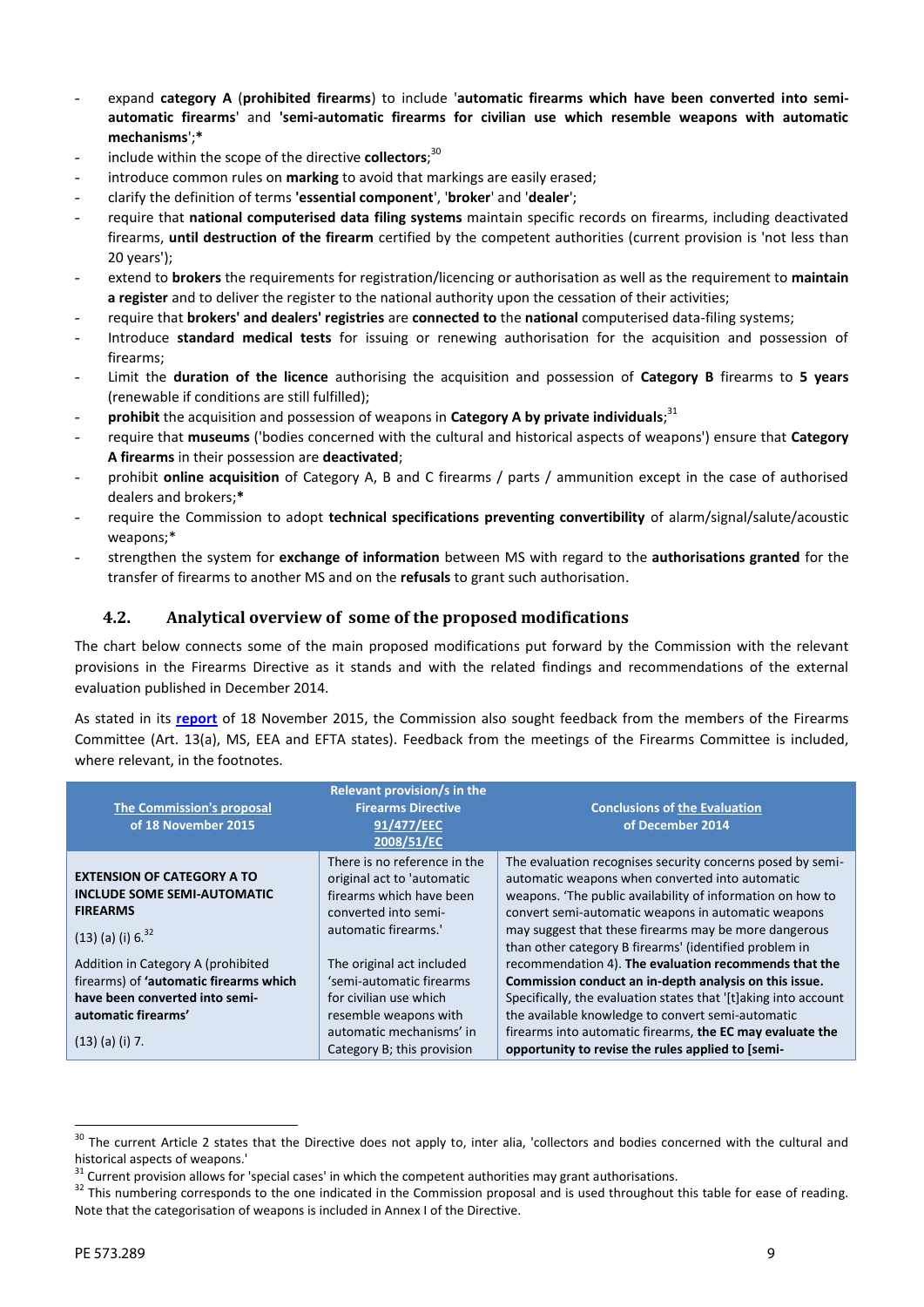|                                            | Relevant provision/s in the           |                                                                                                                       |
|--------------------------------------------|---------------------------------------|-----------------------------------------------------------------------------------------------------------------------|
| <b>The Commission's proposal</b>           | <b>Firearms Directive</b>             | <b>Conclusions of the Evaluation</b>                                                                                  |
| of 18 November 2015                        | 91/477/EEC<br>2008/51/EC              | of December 2014                                                                                                      |
| Addition in Category A (prohibited         | remained unchanged in the             | automatic] weapons and to design more stringent rules to                                                              |
| firearms) of 'semi-automatic firearms for  | amending Directive                    | their ownership, acquisition and transfer. <sup>133</sup>                                                             |
| civilian use which resemble weapons        | 2008/51.                              |                                                                                                                       |
| with automatic mechanisms' and a           |                                       |                                                                                                                       |
| corresponding deletion of this type of     |                                       |                                                                                                                       |
| firearm from current Category B (B7)       |                                       |                                                                                                                       |
|                                            |                                       | The evaluation states that some MSs treat deactivated                                                                 |
|                                            |                                       | firearms as firearms while some MSs do not and take                                                                   |
| <b>EXTENSION OF CATEGORIES A AND C TO</b>  |                                       | deactivated firearms out of the national registers. The                                                               |
| <b>INCLUDE DEACTIVATED FIREARMS</b>        |                                       | evaluation recognises related security concerns stemming                                                              |
|                                            |                                       | from the potential risks of reactivation and the circulation                                                          |
| $(13)$ (a) (i) 8.                          |                                       | of deactivated firearms with different levels of security in                                                          |
| Addition in Category A (prohibited         |                                       | the EU. The evaluation recommends 'a legislative                                                                      |
| firearms) of 'firearms under points 1 to 7 | The original act does not             | intervention to define common standards and rules for                                                                 |
| [current Category A plus two above         | include deactivated                   | deactivation' as foreseen by Annex I. III of Directive                                                                |
| additions] after having been deactivated'  | firearms under the                    | 2008/51 ('The Commission shall [] issue common                                                                        |
|                                            | definition of firearms. <sup>34</sup> | guidelines on deactivation []'). The evaluation however                                                               |
| $(13)$ (a) (iii) 6.                        | Article 3, however, allows            | includes a caveat in relation to the ownership, selling or<br>transfer of deactivated firearms and states that '[o]ur |
| Addition in Category C of 'firearms under  | Member States to adopt                | analysis supports the need for a legislative intervention in                                                          |
| category B and points 1 to 5 of Category   | more stringent measures.              | this regard as guidelines would probably not provide a                                                                |
| C [current Category C plus proposed        |                                       | lasting solution to the current [deactivation] differences'. <sup>35</sup>                                            |
| Category C point 5 which consists of       |                                       | An earlier study specifically includes in its preferred policy                                                        |
| 'alarm and signal weapons, salute and      |                                       | option 'the introduction of rules on registration of                                                                  |
| acoustic weapons as well as replicas'],    |                                       | deactivated firearms and the obligation for owners to                                                                 |
| after having been deactivated'             |                                       | communicate the transfer or selling of deactivated                                                                    |
|                                            |                                       | weapons'. <sup>36</sup>                                                                                               |
|                                            |                                       |                                                                                                                       |
| <b>EXTENSION OF CATEGORY C</b>             | Alarm and signal weapons              | The evaluation finds that the conversion of originally blank                                                          |
| $(13)$ (a) (iii) 5.                        | are excluded from the                 | firing weapons to fire live ammunition is seen as a serious                                                           |
|                                            | definition of firearms                | issue in a high number of MSs and that many documented                                                                |
| Addition in Category C of 'alarm and       | 'provided that they can be            | cases of conversion exist.                                                                                            |
| signal weapons, salute and acoustic        | used for the stated purpose           |                                                                                                                       |
| weapons as well as replicas'               | only [i.e. cannot fire live           |                                                                                                                       |

 $33$  See more on pages 49, 96-97 and 104 of the Evaluation of the Firearms Directive. See also summary record of the 4<sup>th</sup> and the 5<sup>th</sup> meetings of the Firearms Committee held on 25 March 2015 and 4 May 2015. The March meeting summary record states that '[a] large number [of Member States] seemed to agree on the need [… to] look into the issue of convertibility of semi-automatic weapons into automatic ones (and vice-versa).' The May meeting however does not include this matter among the five topics to potentially include in the proposal for amending the Directive. The records of the subsequent meetings held on 14 September 2015 and 18 November 2015 were not yet available in the Comitology Register at the time of writing this paper.<br><sup>34</sup> Directive 91/477 Annex I, III states that 'objects which correspond to the definition of a 'firearm' shall not be included in that d

*if they: (a) have been rendered permanently unfit for use by the application of technical procedures which are guaranteed by an official body or recognised by such a body*.' Directive 2008/51 amends this article: *'(a) have been rendered permanently unfit for use by deactivation, ensuring that all essential parts of the firearm have been rendered permanently inoperable and incapable of removal, replacement or a modification that would permit the firearm to be reactivated in any way. Member States shall make arrangements for the deactivation measures […] to be verified by a competent authority in order to ensure that the modifications made to a firearm render it irreversibly inoperable. Member States shall […] provide for the issuance of a certificate or record attesting to the deactivation of a firearm or the apposition of a clearly visible mark to that effect on the firearm. The Commission shall […] issue common guidelines on*

deactivation standards and techniques to ensure that deactivated firearms are rendered irreversibly inoperable.'<br><sup>35</sup> Evaluation of the Firearms Directive, p. 99. See also pages 47-49, 70-72, 98-99 and 105. In particular, and issues relevant to the recommendation 7 on page 105 of the evaluation (standards and rules of deactivation). See also the summary record of the  $2^{nd}$  meeting of the Firearms Committee held on 9 July 2014 on the proposal to include/maintain deactivated firearms in national registers (with a new status of deactivated firearms). The record shows that a number of MS were against this measure since they considered it to be '*disproportionate, administratively burdensome and costly […] registration of deactivated firearms is not needed if common rules and standards for deactivation are stringent enough so that reactivation is no longer possible'* (p.2). On the other hand, the record of the 5<sup>th</sup> meeting of the Firearms Committee held on 4 May 2015 shows that some MS proposed to keep records of deactivated firearms. The records of the subsequent meetings held on 14 September 2015 and 18 November 2015 were not yet available in the Comitology Register at the time of writing this paper.<br><sup>36</sup> [Study to support an Impact Assessment on a possible initiative related to improving rules on deactivation, destruction and marking](http://www.sipri.org/research/security/europe/publications/study-on-firearms)

[procedures of firearms in the EU, as well as on alarm weapons and replicas,](http://www.sipri.org/research/security/europe/publications/study-on-firearms) prepared by [EY](http://www.ey.com/GL/en/Issues/Business-environment/building-a-better-working-world) and [SIPRI,](http://www.sipri.org/) June 2014, p. 93-97.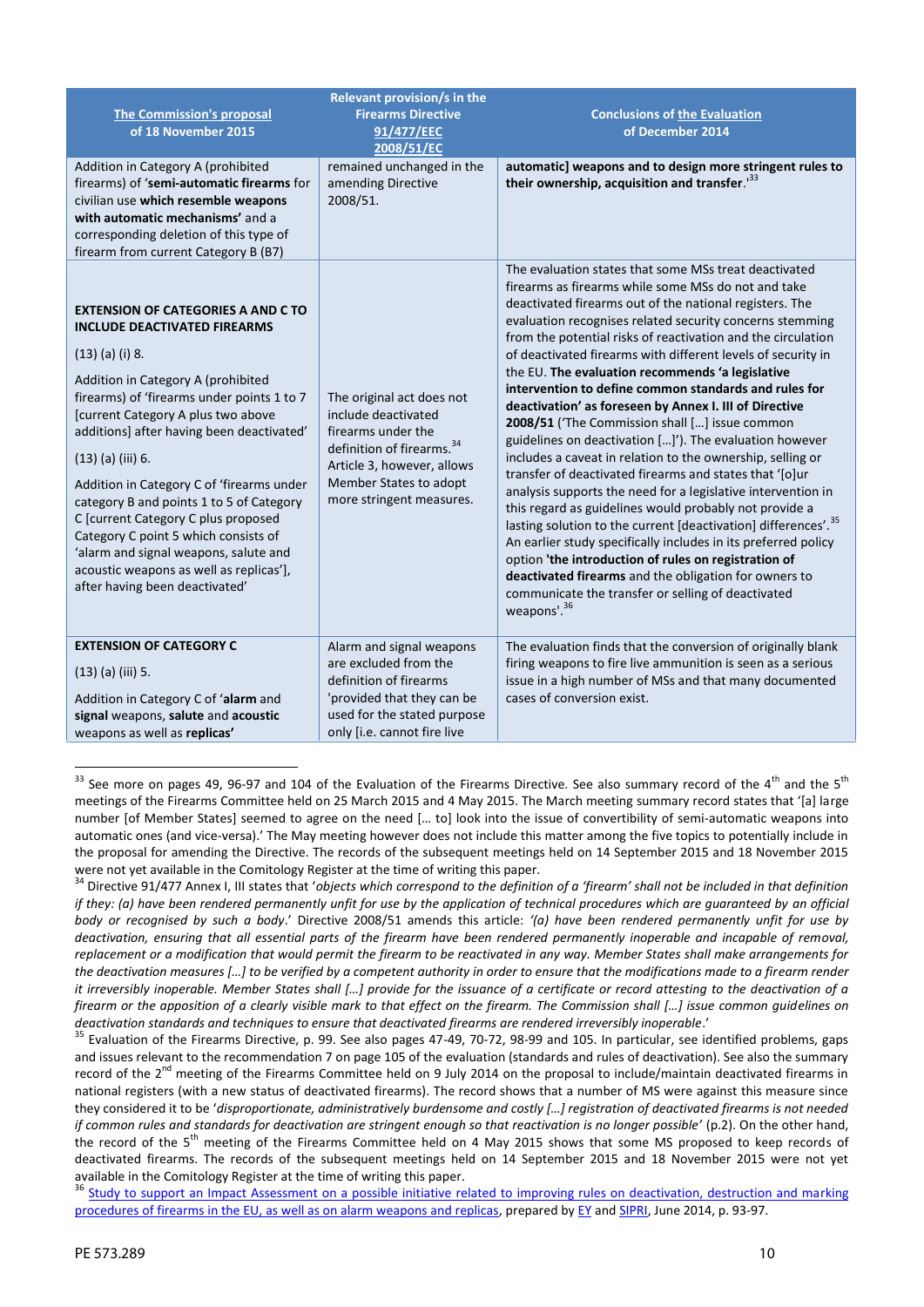|                                                                                                                                                                                                                                                                                                                                                                                                                     | Relevant provision/s in the                                                                                                                                                                                                                                                                      |                                                                                                                                                                                                                                                                                                                                                                                                                                                                          |
|---------------------------------------------------------------------------------------------------------------------------------------------------------------------------------------------------------------------------------------------------------------------------------------------------------------------------------------------------------------------------------------------------------------------|--------------------------------------------------------------------------------------------------------------------------------------------------------------------------------------------------------------------------------------------------------------------------------------------------|--------------------------------------------------------------------------------------------------------------------------------------------------------------------------------------------------------------------------------------------------------------------------------------------------------------------------------------------------------------------------------------------------------------------------------------------------------------------------|
| <b>The Commission's proposal</b>                                                                                                                                                                                                                                                                                                                                                                                    | <b>Firearms Directive</b>                                                                                                                                                                                                                                                                        | <b>Conclusions of the Evaluation</b>                                                                                                                                                                                                                                                                                                                                                                                                                                     |
| of 18 November 2015                                                                                                                                                                                                                                                                                                                                                                                                 | 91/477/EEC<br>2008/51/EC                                                                                                                                                                                                                                                                         | of December 2014                                                                                                                                                                                                                                                                                                                                                                                                                                                         |
| (8) Article 10a, first and second<br>paragraphs<br><b>Member States</b> shall take measures to<br>ensure that alarm and signal weapons as<br>well as salute and acoustic weapons<br>cannot be converted into firearms.<br>The Commission shall adopt technical<br>specifications for alarm and signal<br>weapons as well as for salute and<br>acoustic weapons to ensure they cannot<br>be converted into firearms. | ammunition]' (Annex I.<br>$III.b$ ).<br>Those alarm and signal<br>weapons that can be<br>converted to fire live<br>ammunition are considered<br>as firearms in the current<br>Directive (Art. 1).<br>No common technical<br>guidelines/specifications<br>exist as regards the<br>convertibility. | The above security concerns are coupled with market<br>concerns (uncertainty of economic operators as regards<br>applicable rules for alarm weapons).<br>The evaluation recommends that common criteria on<br>convertibility of alarm weapons be defined and that<br>'[a]larm/signal weapons that prove not to be in line with<br>the anti-conversion criteria will be subject to the<br>provisions of the Firearms Directive and related<br>requirements. <sup>37</sup> |
| <b>ONLINE SALE</b>                                                                                                                                                                                                                                                                                                                                                                                                  |                                                                                                                                                                                                                                                                                                  |                                                                                                                                                                                                                                                                                                                                                                                                                                                                          |
| (6) 2. Article 6, third paragraph                                                                                                                                                                                                                                                                                                                                                                                   | 'Member states shall ensure<br>that, except with respect to                                                                                                                                                                                                                                      |                                                                                                                                                                                                                                                                                                                                                                                                                                                                          |
| 'The acquisition of firearms and their<br>parts and ammunition concerning<br>Categories A, B and C by means of<br>distance communication [] shall be<br>authorised only with respect to dealers<br>and brokers and shall be subject to the<br>strict control of the Member States'.                                                                                                                                 | dealers, the acquisition of<br>firearms and their parts and<br>ammunition by means of<br>distance communication<br>[] shall, where authorised,<br>be strictly controlled.' (Art.<br>6)                                                                                                           | The evaluation provides non-legislative recommendations<br>on this point; see e.g. 'strengthen knowledge on new<br>technologies.' Some of the case studies point to concrete<br>cases of illegal online transactions. <sup>38</sup>                                                                                                                                                                                                                                      |
|                                                                                                                                                                                                                                                                                                                                                                                                                     | The original act does not<br>include references to<br>deactivation standards and<br>techniques. The amending                                                                                                                                                                                     | The evaluation notes that the common guidelines on<br>deactivation standards are still under preparation and that<br>this has left room for national differences in deactivation<br>procedures. These differences among MSs in deactivation                                                                                                                                                                                                                              |
| <b>DEACTIVATION STANDARDS</b>                                                                                                                                                                                                                                                                                                                                                                                       | Directive 2008/51 states<br>that '[t]he Commission shall                                                                                                                                                                                                                                         | standards 'allow the circulation of deactivated firearms<br>with different levels of security and they facilitate the illegal                                                                                                                                                                                                                                                                                                                                            |
| (8) Article 10b, second paragraph                                                                                                                                                                                                                                                                                                                                                                                   | [] issue common<br>guidelines on deactivation                                                                                                                                                                                                                                                    | trade in firearms parts'. <sup>41</sup> The evaluation states that 'under<br>the current legal framework,' the EU is 'unprepared to                                                                                                                                                                                                                                                                                                                                      |
| The Commission shall adopt deactivation<br>standards and techniques<br>standards and techniques to ensure that<br>to ensure that deactivated<br>deactivated firearms are rendered<br>firearms are rendered<br>irreversibly inoperable. <sup>39</sup><br>irreversibly inoperable.'40                                                                                                                                 | address the potential risks of reactivation [] and<br>deactivated firearms with different levels of security<br>circulate in the EU. <sup>12</sup> The evaluation further states that<br>'common deactivation guidelines foreseen by the<br>Commission would have a positive impact in terms of  |                                                                                                                                                                                                                                                                                                                                                                                                                                                                          |
|                                                                                                                                                                                                                                                                                                                                                                                                                     | The Commission adopted<br>an implementing regulation<br>establishing common                                                                                                                                                                                                                      | progressive harmonisation of procedures and reduction of<br>threats to EU citizens' security by reducing the criminal<br>activity linked to the reactivation of deactivated firearms. <sup>143</sup>                                                                                                                                                                                                                                                                     |

<sup>&</sup>lt;sup>37</sup> See pages 44-46, 53-54, 97-98 and 104 of the Evaluation of the Firearms Directive. In particular, see identified problems, gaps and issues relevant to the recommendation 5 on page 104 of the evaluation (common criteria on convertibility of alarm weapons). See also the summary record of the 3rd meeting of the Firearms Committee held on 16 March 2015 regarding the common criteria on convertibility of alarm weapons and/or blank firers (MS suggested legally binding measures to this effect). Similarly, the record of the 4th meeting of the Firearms Committee held on 24 April 2015 shows that a large number of MS agreed that the definition of common criteria on convertibility of alarm weapons is among the three high priority recommendations. The summary record of the 5th meeting of the Firearms Committee held on 17 June 2015 reveals that the Commission intends to consider among the modifications of the Directive not only 'defin[ing] convertibility' but also 'extend[ing] the scope of the Directive to blank firing arms/alarm weapons etc.'<br><sup>38</sup> The Evaluation of the Firearms Directive, Final Report, December 2014, see e.g.

procedure referred to in Article 13b(2) [i.e. Article 5 of Regulation 182/2011].'<br><sup>40</sup> See 2008/51 Article 1.13. (b) (ii) The amendment states that the Commission should issue such guidelines 'acting in accordance with

*the procedure referred to in Article 13a(2) of the Directive* [i.e. Articles 5 and 7 of Council Decision 1999/468/EC, see full text in Article 13a(2)].'<br>
<sup>41</sup> The Evaluation of the Firearms Directive, Executive Summary, December 2014, p. 5.<br>
<sup>42</sup> The Evaluation of the Firearms Directive, Executive Summary, December 2014, p. 6.<br>
<sup>43</sup> The Evaluation of the Firearm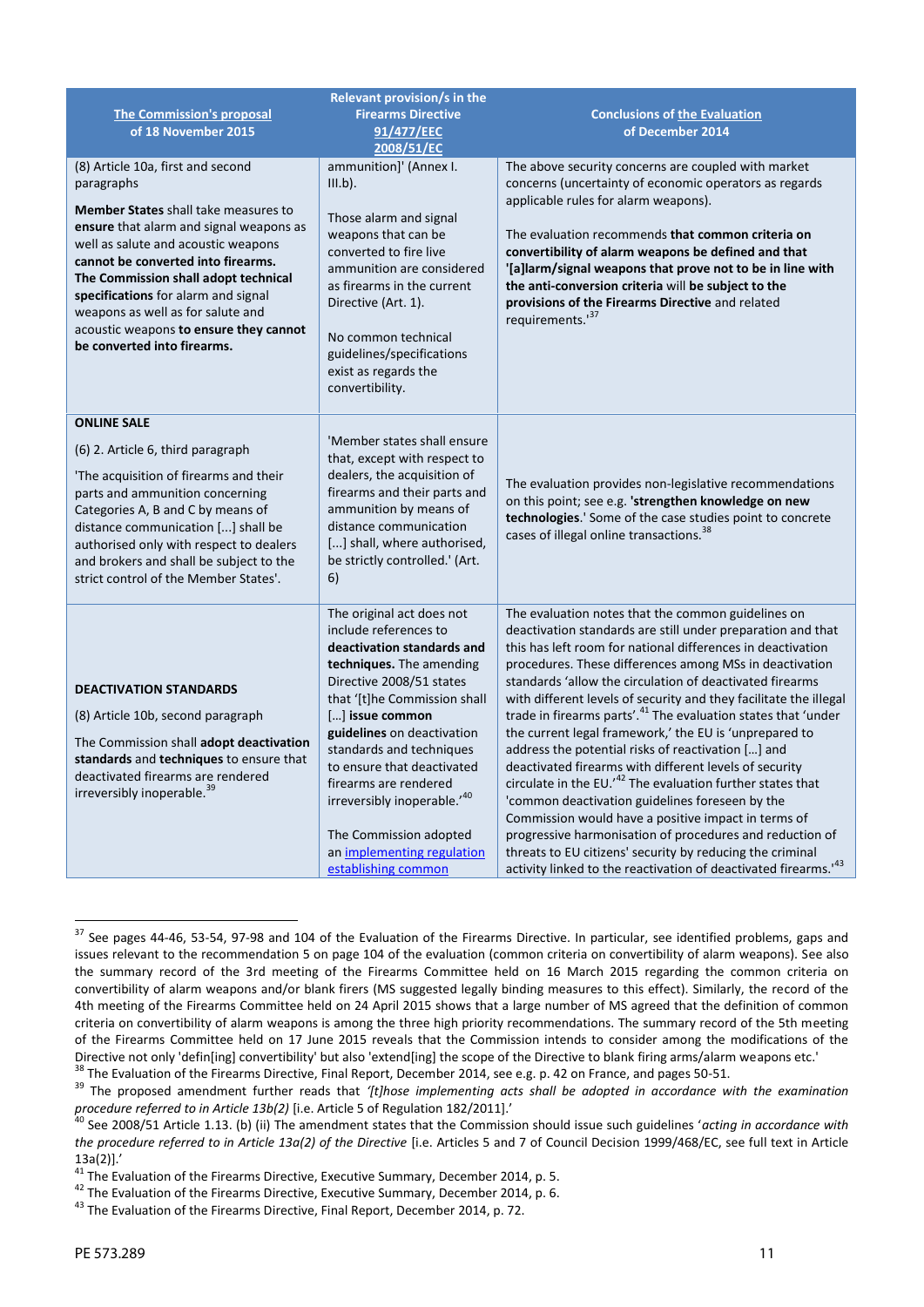| The Commission's proposal<br>of 18 November 2015 | <b>Relevant provision/s in the</b><br><b>Firearms Directive</b><br>91/477/EEC<br>2008/51/EC                                                                                                             | <b>Conclusions of the Evaluation</b><br>of December 2014                                                        |
|--------------------------------------------------|---------------------------------------------------------------------------------------------------------------------------------------------------------------------------------------------------------|-----------------------------------------------------------------------------------------------------------------|
|                                                  | guidelines on deactivation<br>standards and techniques<br>jointly with this proposal for<br>amending the Firearms<br>Directive (announced on 18<br>November; adoption date in<br>OJ: 15 December 2015). | The evaluation recommends legislative action to harmonise<br>standards and rules on deactivation. <sup>44</sup> |

# **5. European Parliament position / MEP questions**

# **5.1. Recent EP resolutions**

The Parliament has expressed its views on the issue of firearms (generally in relation to illegal firearms), in its resolution of 11 February 2015 on the anti-terrorism measures and later in its resolution of 9 July 2015 on the European Agenda on Security.

- **[European Parliament resolution of 11 February 2015 on anti-terrorism measu](http://www.europarl.europa.eu/sides/getDoc.do?type=TA&language=EN&reference=P8-TA-2015-0032)res**

The Parliament considers that combating trafficking in firearms should be a priority for the EU and 'calls on the Commission to evaluate as a matter of urgency the existing EU rules on the movement of illegal firearms, explosive devices and arms trafficking linked to organised crime.<sup>45</sup>

- **[European Parliament resolution of 9 July 2015 on the European Agenda on Secur](http://www.europarl.europa.eu/sides/getDoc.do?type=TA&language=EN&reference=P8-TA-2015-0269)ity**

The Parliament takes note of the European Agenda of Security and considers that 'terrorism, violent extremism, cross border organised crime and cybercrime are the most serious threats which require coordinated actions at national, EU and global level.' The Parliament further calls on the Commission 'to ensure effective and operational implementation of [the European Agenda on Security].'<sup>46</sup>

# **5.2. The prominent role of the Parliament in the 2008 revision of the Firearms Directive**

The Parliament was instrumental in ensuring that the first and so far only revision of the Firearms Directive took into account the findings of the Commission's 2000 **[report](http://eur-lex.europa.eu/legal-content/EN/TXT/?qid=1450201975006&uri=CELEX:52000DC0837)** .<sup>47</sup>

Indeed, when the Commission submitted its **[proposal in 2006](http://eur-lex.europa.eu/legal-content/EN/TXT/?qid=1452255537561&uri=CELEX:52006PC0093)**, it stated that the proposal 'merely adapt[ed] the provisions of the Directive to the new legal context brought about by community accession to the [United Nations Firearms] Protocol.<sup>48</sup> This appears contrary to the Commission's earlier intention to submit a proposal that would include both amendments pertaining to the alignment of the Directive to the UNFP *and* those stemming from the findings of its 2000 report.<sup>49</sup> In that report, the Commission stated that it was advisable to wait for the adoption of the UN Protocol 'so that the adaptation of the Directive [would] not need to be redone twice within a short period of time.'<sup>50</sup> Such wording would imply that an amending Directive would be forthcoming even in the absence of the UN Protocol.

The European Parliament noted this point and, in its **[report on the proposal](http://www.europarl.europa.eu/sides/getDoc.do?type=REPORT&reference=A6-2007-0276&language=EN)** stated that the Commission's report from 2000 'identified a series of problems encountered in the implementation of the Directive, and [...] envisaged a series of improvements.<sup>51</sup> The rapporteur<sup>52</sup> proposed that '[...] the current revision process of the 1991 directive should not be

<sup>&</sup>lt;sup>44</sup> The Evaluation of the Firearms Directive, Final Report, December 2014, p. 105.<br><sup>45</sup> 2015/2530(RSP), 16.<br><sup>45</sup> 2015/2697(RSP), 1, 12. Note that one of the three priorities of the [European Agenda on Security](http://eur-lex.europa.eu/legal-content/EN/TXT/?qid=1452252973868&uri=CELEX:52015DC0185) is disrupti

Agenda foresees the revision of the Firearms Directive in the context of this priority.<br><sup>47</sup> COM(2000) 837 final.<br><sup>48</sup> COM(2006) 93 final, p. 3.<br><sup>49</sup> As noted earlier, the COM(2000) 837 report did not conclude that substan number of problems and possible solutions, mostly to clarify the existing wording of the main provisions with a view to ensuring the uniform application of the Directive in all Member States.<br>
<sup>50</sup> COM(2000) 837 final, p.

 $51$  Report on the proposal for a directive of the European Parliament and of the Council amending Council Directive 91/477/EEC on the control of the acquisition and possession of weapons, Committee on the Internal Market and Consumer Protection, [A6-0276/2007](http://www.europarl.europa.eu/sides/getDoc.do?type=REPORT&reference=A6-2007-0276&language=EN), 12 July 2007, p. 6.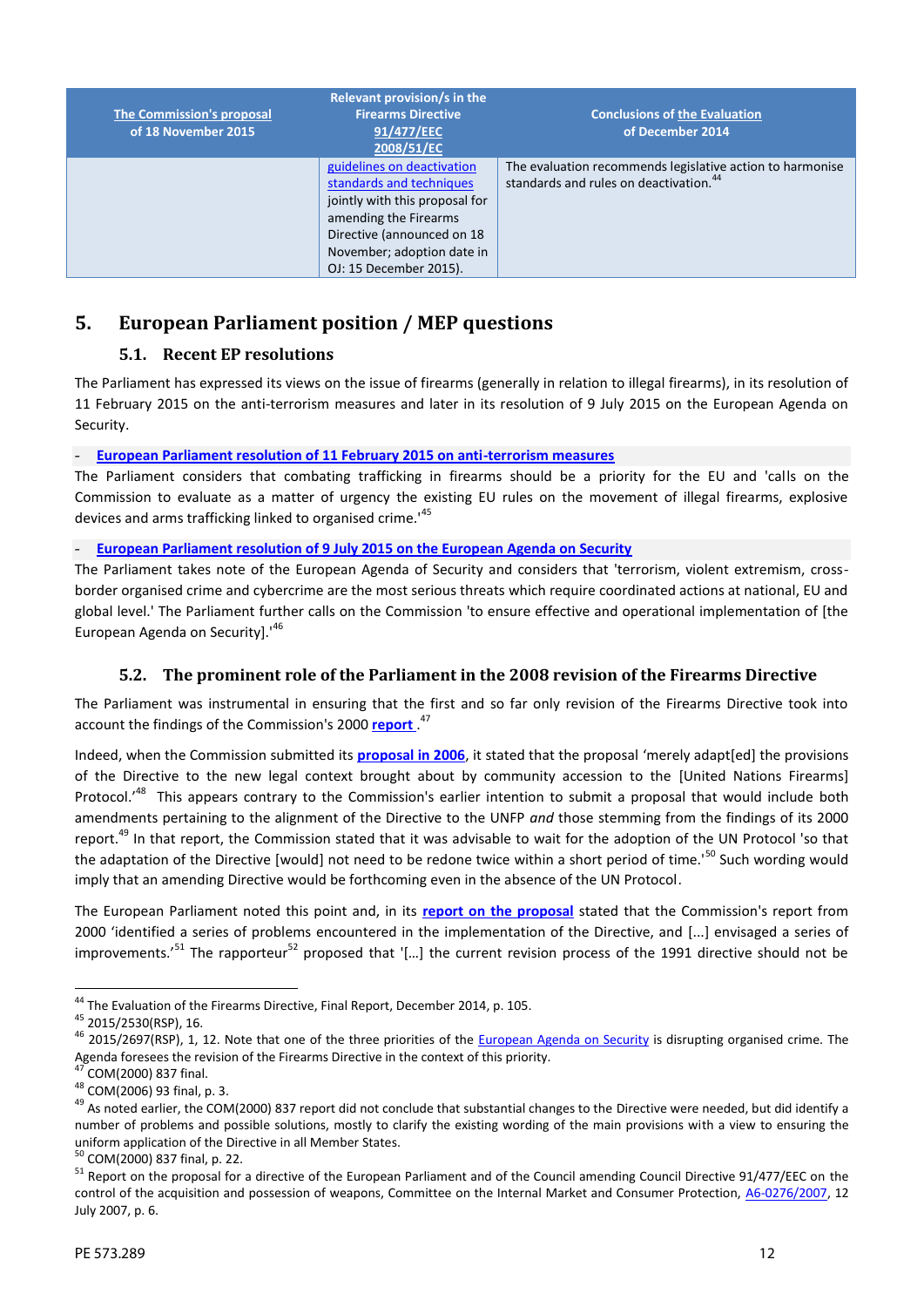limited to the points mentioned in the UN Protocol. It should also examine, amongst other things in light of the Commission 2000 report and developments in national legislation, whether it would now be useful to make additional modifications to the directive, to reduce the need for additional changes in the near term.<sup>'53</sup>

Indeed, after a lengthy legislative process,<sup>54</sup> the final **[amending directive](http://eur-lex.europa.eu/legal-content/EN/TXT/?uri=CELEX:32008L0051)**<sup>55</sup> represented a considerable departure from the **[Commission's proposal](http://eur-lex.europa.eu/legal-content/EN/TXT/?qid=1452255537561&uri=CELEX:52006PC0093)**.

## **5.3. Members' questions**

Several Members of the European Parliament have tabled a number of questions following the announcement of the Commission's proposal of 18 November 2015 for amending the Firearms Directive.<sup>56</sup> An overview of the questions is provided below, with similar questions placed in thematic groups for ease of reading.

### **Requests for information linking legally owned firearms to terrorist acts and criminal activities<sup>57</sup>**

Including terrorist and/or criminal use of converted alarm and signalling weapons, previously deactivated weapons, weapons bought from collectors and through online purchase, and semi-automatic weapons.

- With reference to all the terrorist attacks carried out in the EU since 11 September 2001: When and where have semiautomatic weapons, weapons bought online, converted alarm pistols, previously deactivated weapons or weapons bought from collectors been used in terrorist attacks? When and where have legally purchased weapons been used in terrorist attacks?
- What percentage of the crimes which the Commission's proposed amendments to Directive 91/477/EEC seek to reduce are carried out with lawfully obtained weapons?
- What is the number of crimes committed each year in the Member States using legally held weapons? Please provide statistics broken down by: organised crimes; terrorist offences or similar; crimes of murder; crimes of killing; crimes of bodily harm.
- Does the Commission have detailed information about the number of terrorist attacks carried out in the EU by people holding a licence to possess a self-loading weapon issued on the basis of the rules currently in force and using weapons obtained through official distribution channels, and if so can the Commission make that information available?
- How many cases have been recorded of converted signalling weapons being used for criminal purposes? Signalling weapons can save the lives of people at sea and hikers. Will it be more difficult, or even impossible, for private individuals to purchase such weapons in the future? According to the report referred to above, weapons previously made unusable which had been reactivated by the terrorists were employed in the appalling recent attacks in Paris. What is the Commission's source for this information, and how did the terrorists get hold of the weapons in question?

### **Links between legally owned firearms and terrorist / criminal acts questioned<sup>58</sup>**

- How will added restrictions on legal gun ownership help to tackle terrorism? ['There is widespread concern that the problem of illegal weapons will not be tackled by restricting legal gun ownership']
- What is the rationale behind the Commission's proposal to tighten up, i.e. restrict, the legal possession of firearms when the terrorist attacks referred to in the explanatory memorandum were carried out using illegally held weapons?
- How does the Commission propose to ensure that the revision of the Weapons Directive concentrates on preventing the illegal trade in firearms, crime and terrorism?
- To what extent will the proposals for regular reviews and medical tests in connection with weapons licences impact upon the presence of illegal weapons, and how great will be the extra administrative burdens involved for the authorities responsible?
- Is the Commission seriously arguing that terrorists are going to equip themselves with antique deactivated firearms from the Royal Armouries or regimental museums in order to carry out atrocities?

<sup>&</sup>lt;sup>52</sup> Gisela Kallenbach, Group of the Greens/European Free Alliance.<br><sup>53</sup> *Ibid*, p. 29-30.<br><sup>54</sup> The Commission proposal was published in March 2006, the amending directive was adopted in May 2008.<br><sup>55</sup> <u>Directive 2008/51/E</u>

<sup>&</sup>lt;sup>57</sup> [P-015424-15](http://www.europarl.europa.eu/sides/getDoc.do?pubRef=-//EP//TEXT+WQ+P-2015-015424+0+DOC+XML+V0//EN&language=en) Beatrix von Storch (ECR) 3 December 2015; [P-015167/2015](http://www.europarl.europa.eu/sides/getDoc.do?pubRef=-//EP//TEXT+WQ+P-2015-015167+0+DOC+XML+V0//EN)\_ Milan Zver (PPE) 30 November 2015; E-015119/2015 Richard Sulík (ECR) 26 November 2015; E-015051/2015 Kosma Złotowski (ECR) and Edward Czesak (ECR) 25 November 2015; [P-](http://www.europarl.europa.eu/sides/getDoc.do?pubRef=-//EP//TEXT+WQ+P-2015-014866+0+DOC+XML+V0//EN)

[<sup>014866/2015</sup>](http://www.europarl.europa.eu/sides/getDoc.do?pubRef=-//EP//TEXT+WQ+P-2015-014866+0+DOC+XML+V0//EN) Harald Vilimsky (ENF) 19 November 2015.<br><sup>58</sup> E-015014/2015 Anna Maria Corazza Bildt (PPE) 25 November 2015; E-015119/2015 Richard Sulík (ECR) 26 November 2015; [P-](http://www.europarl.europa.eu/sides/getDoc.do?pubRef=-//EP//TEXT+WQ+P-2015-014918+0+DOC+XML+V0//EN) [014918/2015](http://www.europarl.europa.eu/sides/getDoc.do?pubRef=-//EP//TEXT+WQ+P-2015-014918+0+DOC+XML+V0//EN) Anneli Jäätteenmäki (ALDE) FI 20 November 2015; E-015165/2015 Fredrick Federley (ALDE) 30 November 2015; E- 015114/2015 Mike Hookem (EFDD) 26 November 2015.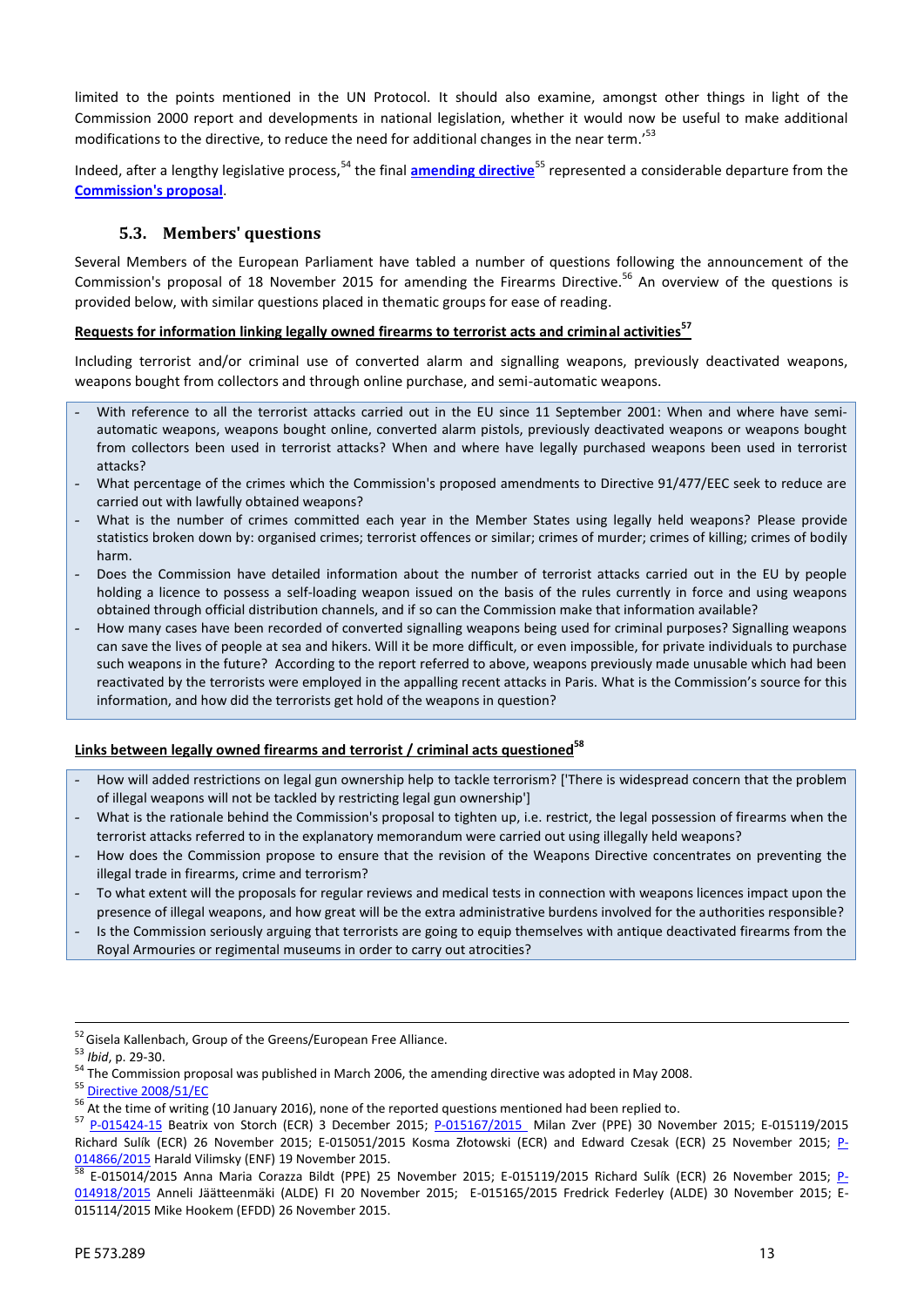# **Absence of an impact assessment<sup>59</sup> and related issues<sup>60</sup>**

- Will the Commission follow good law-making practice and carry out an impact assessment? ['Because the Commission has omitted to carry out an impact assessment, it is impossible to say how weapons security would be improved ...']
- Has the Commission carried out a study on the impact, in terms of the growth of the illegal trade in weapons, of tightening up the conditions for legally obtaining and holding firearms?
- Does the Commission not think that making it harder to obtain weapons lawfully might boost the black market in weapons?

When it drew up the draft amendments to this directive, did the Commission have access to a comprehensive analysis of the financial and administrative impact of the proposed rules on people in possession of self-loading weapons, business owners conducting lawful trade in such weapons, collectors and people using self-loading weapons for recreation and sport? Were these groups consulted by the Commission on the proposed amendments [...]?

# **Impact on legal owners of firearms<sup>61</sup>**

- What effects will the proposals have on semi-automatic weapons for the many hobby marksmen and shooting clubs active in nearly all EU Member States?
- Does [the Commission] not fear that peace-loving people, who are not in the least bit dangerous, will be harmed by this amended directive which, in any case, will not effectively combat the criminal use of these weapons that proliferate in the suburbs of our cities, because of arms trafficking?

# **Impact on national defence capabilities<sup>62</sup> (cases of Finland and Lithuania)**

- Does the Commission realise that banning assault rifles and semi-automatic sub-machine guns would make it impossible for reservists to preserve their defensive abilities and would cause serious problems for Finland's defence capability?
- How does the Commission propose to ensure that the revision of the Firearms Directive does not make it harder for reservists' associations in Finland to carry out their activities?
- What is the Commission's evaluation of, and opinion on, the impact of the [...] ban on Member States' ability to defend themselves? How does the Commission intend to ensure that the proposed amendments do not have a negative impact on the security of those countries whose national defence systems depend not only on a professional army, but also on civil defence forces?

### **Clarity of terminology<sup>63</sup>**

- How will the Commission address the lack of terminological clarity in the proposed amendments? [e.g. 'What are 'real' firearms? What is a large 'capacity regarding the number of rounds'? How can we easily define the concept of weapons that are 'easily converted to automatic arms'?]
- Who would determine if a weapon 'resembles' a fully automatic rifle, and on what grounds?

### **Other issues<sup>64</sup>**

Lack of guidelines on common deactivation standards

- How is it possible that the Commission [...] has not managed over the last five years to publish common guidelines on deactivation standards and techniques?

<sup>&</sup>lt;sup>59</sup> It is worth recalling that the current proposal does not include an impact assessment (IA) 'due to the urgency of the proposal in the light of recent events' (COM(2015) 750 final, p.7.). Likewise, the Commission's proposal in 2006 did not include an IA with the explanation that '[a]n impact assessment is not necessary for simple technical amendments ensuing from the Community's international commitments [i.e. alignment with the UNFP]' (COM(2006) 93 final, p.4.). An IA was not required in 1991 when the Directive was

originally adopted.<br><sup>60</sup> [P-015444-15](http://www.europarl.europa.eu/sides/getDoc.do?pubRef=-//EP//TEXT+WQ+P-2015-015444+0+DOC+XML+V0//EN&language=en) Henna Virkkunen (PPE) 7 December 2015; E-015119/2015 Richard Sulík (ECR) 26 November 2015; <u>[P-015167/2015](http://www.europarl.europa.eu/sides/getDoc.do?pubRef=-//EP//TEXT+WQ+P-2015-015167+0+DOC+XML+V0//EN) M</u>ilan

Zver (PPE) 30 November 2015; E-015051/2015 Kosma Złotowski (ECR) and Edward Czesak (ECR) 25 November 2015.<br><sup>61</sup> E-015165/2015 Fredrick Federley (ALDE) 30 November 2015; E-015093/2015 Joëlle Bergeron (EFDD) 26 November 2015

<sup>015364/2015</sup> Gabrielius Landsbergis (PPE) 2 December 2015.<br><sup>63</sup> [P-015408/2015](http://www.europarl.europa.eu/sides/getDoc.do?type=WQ&reference=P-2015-015408&format=XML&language=EN) Stanislav Polčák (PPE) 3 December 2015; E-015014/2015 Anna Maria Corazza Bildt (PPE) 25 November 2015.<br><sup>64</sup> P-015408/2015 Stanislav Polčák (PPE) Zemke (S&D) 9 December 2015; E-015093/2015 Joëlle Bergeron (EFDD) 26 November 2015; [P-015444-15](http://www.europarl.europa.eu/sides/getDoc.do?pubRef=-//EP//TEXT+WQ+P-2015-015444+0+DOC+XML+V0//EN&language=en) Henna Virkkunen (PPE) 7 December 2015; E-015400/2015 Jasenko Selimovic (ALDE) 3 December 2015; E-015014/2015 Anna Maria Corazza Bildt (PPE) 25 November 2015; E-015165/2015 Fredrick Federley (ALDE) 30 November 2015; [P-014866/2015](http://www.europarl.europa.eu/sides/getDoc.do?pubRef=-//EP//TEXT+WQ+P-2015-014866+0+DOC+XML+V0//EN) Harald Vilimsky (ENF) 19 November 2015; E-015400/2015 Jasenko Selimovic (ALDE) 3 December 2015; E-015114/2015 Mike Hookem (EFDD) 26 November 2015; [P-015424-](http://www.europarl.europa.eu/sides/getDoc.do?pubRef=-//EP//TEXT+WQ+P-2015-015424+0+DOC+XML+V0//EN&language=en) [15](http://www.europarl.europa.eu/sides/getDoc.do?pubRef=-//EP//TEXT+WQ+P-2015-015424+0+DOC+XML+V0//EN&language=en) Beatrix von Storch (ECR) 3 December 2015.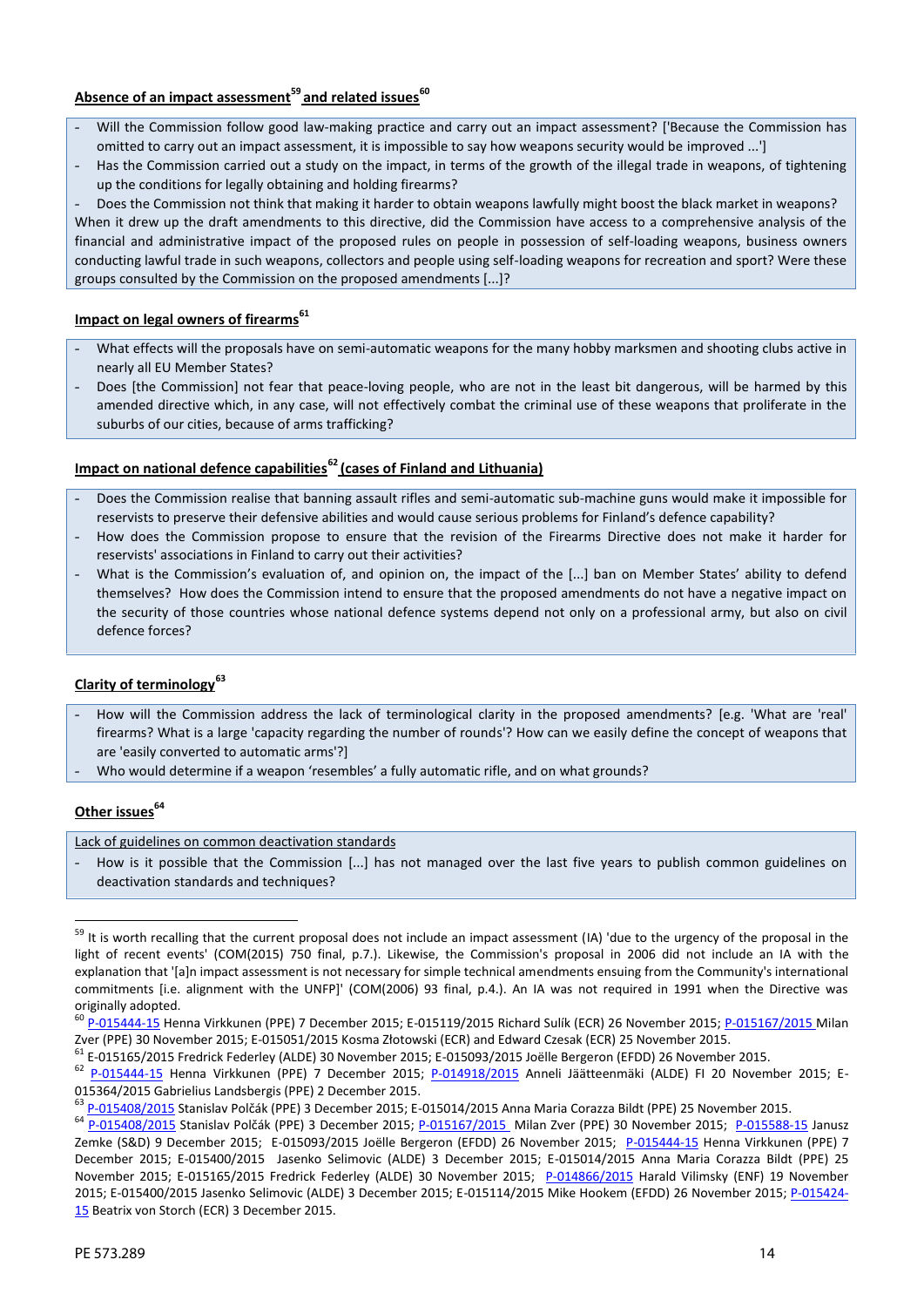Procedural and legal issues

- Why did the Commission publish the proposal, which relates to lawfully acquired weapons, much earlier than it intends to publish the action programme to tackle the illicit trade in firearms?
- Given the many objections that have been raised by people in legal possession of firearms, is the Commission considering changing the proposal [...]?
- Is the Commission not infringing here the principle of subsidiarity as defined in the Maastricht Treaty?

Clarifications sought on proposal provisions

- Do the proposed changes also apply to single-shot semi-automatic firearms used for sport and hunting?
- [C]ould the Commission state: exactly which semi-automatic weapons the proposal concerns; where the added value lies in five-year weapons licenses.
- Will the proposal to restrict gun licences to five years apply only to licences for semi-automatic weapons or to all kinds of weapon licences?
- What exceptions will be possible to the basic rule that firearms licences may not be granted to under-18s?

How exactly is the Commission planning to tighten up the EU rules and will the stricter provisions also cover handguns? Online sale of firearms

- [C]ould the Commission state: why online sales should also be banned in countries which have well regulated and wellfunctioning systems in which both the buyer and the seller must have a license?
- Authorised bodies concerned with the cultural and historical aspects of weapons
- Who will decide what is an authorised museum? Will this include small regimental collections held by military units? Does the Commission anticipate this directive being extended to Her Majesty's royal palaces, including Windsor Castle and the Tower of London?

Impact of checks at national borders on the illegal arms trafficking

With reference to the illegal arms trade and illegal arms shipments: In the Commission's view, what impact would stringent checks at national borders have on the illegal arms trade and illegal arms shipments?

-

Prior to the adoption of the Commission's proposal, Members of the European Parliament had already raised relevant questions on firearms in the course of 2015, including *inter alia* questions on illegal weapons (EU's efforts to curb trafficking in small arms and light weapons/SALW; cooperation with the Western Balkans state to combat trafficking in SALW), $^{65}$  the transposition of the Firearms Directive (more stringent rules adopted by the MS in line with Article 3),  $^{66}$ crimes committed with legal weapons,  $67$  and on the conversion of deactivated weapons.  $68$ 

# **5.4. European Parliament: Petitions and Citizens' Enquiries (AskEP) on firearms**

In the period from July 2005 (London underground terrorist attack) to 8 December 2015, sixteen petitions were received by the European Parliament, of which eleven have been closed. The five on-going petitions essentially amount to three petitions, due to their identical or near-identical texts.<sup>69</sup> Petition 1237/2015 'EU: You cannot stop terrorism by restricting legal gun ownership' calls for the rejection of the Commission's proposal of 18 November 2015. A second **[petition with](https://www.change.org/p/council-of-the-european-union-eu-you-cannot-stop-terrorism-by-restricting-legal-gun-ownership) [the same title and text](https://www.change.org/p/council-of-the-european-union-eu-you-cannot-stop-terrorism-by-restricting-legal-gun-ownership)** is available online on the change.org website and has reportedly attracted some 290 000 online supporters, according to the information available on the site.<sup>70</sup>

Following the Commission proposal, AskEP has received a number of enquires (33 on an individual basis and 861 in the context of a mass-campaign), an overwhelming majority of which express their opposition to the Commission proposal.<sup>71</sup>

<sup>65</sup> [E-009523-15;](http://www.europarl.europa.eu/sides/getDoc.do?pubRef=-%2f%2fEP%2f%2fTEXT%2bWQ%2bE-2015-009523%2b0%2bDOC%2bXML%2bV0%2f%2fEN&language=EN) [E-009417-15;](http://www.europarl.europa.eu/sides/getDoc.do?pubRef=-%2f%2fEP%2f%2fTEXT%2bWQ%2bE-2015-009417%2b0%2bDOC%2bXML%2bV0%2f%2fEN&language=EN) [E-009417-15;](http://www.europarl.europa.eu/sides/getDoc.do?pubRef=-%2f%2fEP%2f%2fTEXT%2bWQ%2bE-2015-009417%2b0%2bDOC%2bXML%2bV0%2f%2fEN&language=EN) [E-008523-15](http://www.europarl.europa.eu/sides/getDoc.do?pubRef=-%2f%2fEP%2f%2fTEXT%2bWQ%2bE-2015-008523%2b0%2bDOC%2bXML%2bV0%2f%2fEN&language=EN) Pablo Iglesias (GUE/NGL) 11 June 2015; 10 June 2015; 10 June 2015 and 28 May 2015 respectively; [E-001008-15](http://www.europarl.europa.eu/sides/getDoc.do?pubRef=-%2f%2fEP%2f%2fTEXT%2bWQ%2bE-2015-001008%2b0%2bDOC%2bXML%2bV0%2f%2fEN&language=EN) Rachida Dati (PPE) 26 January 2015; E-[000446-15](http://www.europarl.europa.eu/sides/getDoc.do?pubRef=-%2f%2fEP%2f%2fTEXT%2bWQ%2bE-2015-000446%2b0%2bDOC%2bXML%2bV0%2f%2fEN&language=EN) Ivan Jakovčić (ALDE) 14 January 2015.<br><sup>66</sup> [P-008328-15](http://www.europarl.europa.eu/sides/getDoc.do?pubRef=-%2f%2fEP%2f%2fTEXT%2bWQ%2bP-2015-008328%2b0%2bDOC%2bXML%2bV0%2f%2fEN&language=EN) Lorenzo Fontana (NI) 22 May 2015

<sup>67</sup> [E-007561/2015](http://www.europarl.europa.eu/sides/getDoc.do?type=WQ&reference=E-2015-007561&language=EN) Stanislav Polčák (PPE) 11 May 2015

<sup>&</sup>lt;sup>68</sup> [P-003566-15](http://www.europarl.europa.eu/sides/getDoc.do?pubRef=-%2f%2fEP%2f%2fTEXT%2bWQ%2bP-2015-003566%2b0%2bDOC%2bXML%2bV0%2f%2fEN&language=EN) Charles Tannock (ECR) 4 March 2015

 $69$  Figures as of 9 December 2015. The petitions number 1237/2015 and 1286/2015 have nearly identical texts. In addition, petitions number 0911/2014 and 2616/2013 have identical titles 'Ban on personal weaponry regulation by the EU,' and, from what can be gauged from the respective summaries, very similar petition texts. Finally, the petition number 1787/2015 deals with the arms trade and is not

of immediate relevance for this paper.<br><sup>70</sup> Note that it is not clear who exactly is being petitioned in the change.org petition: the website states 'Petitioning Council of the European Union,' while the European Parliament's role in line with Article 227 TFEU is not mentioned. Again, the text of this petition is

nearly identical to the one of Petitions 1237/2015 and 1286/2015 submitted to the EP.<br><sup>71</sup> Figures as of 4 January 2016. More specifically, 35 enquiries were received between 19 November and 17 December 2015 (33 messages received on an individual basis expressed strong opposition to the proposal *'which seeks inter alia to unconditionally prohibit the holding of certain semi-automatic fire-arms by private persons*'; another message expressed negative sentiments on discussions about the control of firearms, and another enquired if the Commission would conduct an impact assessment and the reasons why such